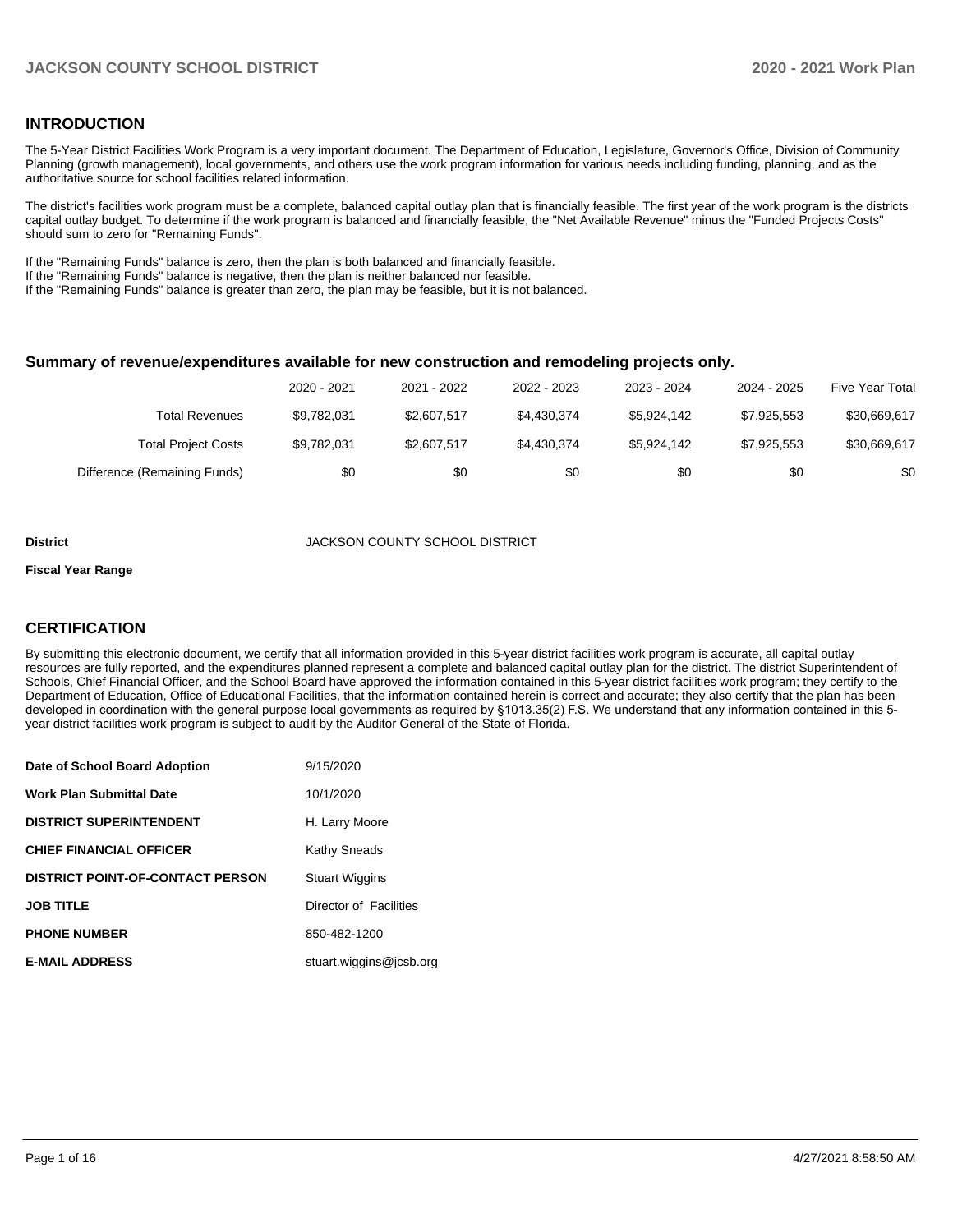# **Expenditures**

### **Expenditure for Maintenance, Repair and Renovation from 1.50-Mills and PECO**

Annually, prior to the adoption of the district school budget, each school board must prepare a tentative district facilities work program that includes a schedule of major repair and renovation projects necessary to maintain the educational and ancillary facilities of the district.

| Item                      |                                                                                                                                                                                                                                                                                                                                                                                                                                                                                        | 2020 - 2021<br><b>Actual Budget</b> | 2021 - 2022<br>Projected | 2022 - 2023<br>Projected | 2023 - 2024<br>Projected | $2024 - 2025$<br>Projected | <b>Total</b> |
|---------------------------|----------------------------------------------------------------------------------------------------------------------------------------------------------------------------------------------------------------------------------------------------------------------------------------------------------------------------------------------------------------------------------------------------------------------------------------------------------------------------------------|-------------------------------------|--------------------------|--------------------------|--------------------------|----------------------------|--------------|
| <b>HVAC</b>               |                                                                                                                                                                                                                                                                                                                                                                                                                                                                                        | \$100,000                           | \$100,000                | \$100,000                | \$100,000                | \$100,000                  | \$500,000    |
| Locations:                | ADMINISTRATIVE BUILDING, Adult Education Center, COTTONDALE ELEMENTARY, COTTONDALE SENIOR HIGH, Early Childhood<br>Center, FRANK M GOLSON ELEMENTARY, GRACEVILLE ELEMENTARY, GRACEVILLE HIGH, GRAND RIDGE SCHOOL, HOPE SCHOOL,<br>JACKSON ALTERNATIVE SCHOOL (CACL/ACE), MAINTENANCE YARD, MALONE SCHOOL, MARIANNA HIGH (OLD), MARIANNA HIGH<br>SCHOOL (NEW), MARIANNA MIDDLE, RIVERSIDE ELEMENTARY, SNEADS ELEMENTARY, SNEADS SENIOR HIGH, TRANSPORTATION<br>CENTER                   |                                     |                          |                          |                          |                            |              |
| Flooring                  |                                                                                                                                                                                                                                                                                                                                                                                                                                                                                        | \$100,000                           | \$100,000                | \$100,000                | \$100,000                | \$100,000                  | \$500,000    |
| Locations:                | ADMINISTRATIVE BUILDING, Adult Education Center, COTTONDALE ELEMENTARY, COTTONDALE SENIOR HIGH, Early Childhood<br>Center, FRANK M GOLSON ELEMENTARY, GRACEVILLE ELEMENTARY, GRACEVILLE HIGH, GRAND RIDGE SCHOOL, HOPE SCHOOL,<br>JACKSON ALTERNATIVE SCHOOL (CACL/ACE), MAINTENANCE YARD, MALONE SCHOOL, MARIANNA HIGH (OLD), MARIANNA HIGH<br>SCHOOL (NEW), MARIANNA MIDDLE, RIVERSIDE ELEMENTARY, SNEADS ELEMENTARY, SNEADS SENIOR HIGH, TRANSPORTATION<br>CENTER                   |                                     |                          |                          |                          |                            |              |
| Roofing                   |                                                                                                                                                                                                                                                                                                                                                                                                                                                                                        | \$15,000                            | \$15,000                 | \$15,000                 | \$15,000                 | \$15,000                   | \$75,000     |
| Locations:                | ADMINISTRATIVE BUILDING, Adult Education Center, COTTONDALE ELEMENTARY, COTTONDALE SENIOR HIGH, Early Childhood<br>Center, FRANK M GOLSON ELEMENTARY, GRACEVILLE ELEMENTARY, GRACEVILLE HIGH, GRAND RIDGE SCHOOL, HOPE SCHOOL,<br>JACKSON ALTERNATIVE SCHOOL (CACL/ACE), MAINTENANCE YARD, MALONE SCHOOL, MARIANNA HIGH (OLD), MARIANNA HIGH<br>SCHOOL (NEW), MARIANNA MIDDLE, RIVERSIDE ELEMENTARY, SNEADS ELEMENTARY, SNEADS SENIOR HIGH, TRANSPORTATION<br><b>CENTER</b>            |                                     |                          |                          |                          |                            |              |
| Safety to Life            |                                                                                                                                                                                                                                                                                                                                                                                                                                                                                        | \$0                                 | \$0                      | \$0                      | \$0                      | \$0                        | \$0          |
| Locations:                | No Locations for this expenditure.                                                                                                                                                                                                                                                                                                                                                                                                                                                     |                                     |                          |                          |                          |                            |              |
| Fencing                   |                                                                                                                                                                                                                                                                                                                                                                                                                                                                                        | \$10,000                            | \$10,000                 | \$10,000                 | \$10,000                 | \$10.000                   | \$50,000     |
| Locations:                | ADMINISTRATIVE BUILDING, Adult Education Center, COTTONDALE ELEMENTARY, COTTONDALE SENIOR HIGH, Early Childhood<br>Center, FRANK M GOLSON ELEMENTARY, GRACEVILLE ELEMENTARY, GRACEVILLE HIGH, GRAND RIDGE SCHOOL, HOPE SCHOOL,<br>JACKSON ALTERNATIVE SCHOOL (CACL/ACE), MAINTENANCE YARD, MALONE SCHOOL, MARIANNA HIGH (OLD), MARIANNA HIGH<br>SCHOOL (NEW), MARIANNA MIDDLE, RIVERSIDE ELEMENTARY, SNEADS ELEMENTARY, SNEADS SENIOR HIGH, TRANSPORTATION<br><b>CENTER</b>            |                                     |                          |                          |                          |                            |              |
| Parking                   |                                                                                                                                                                                                                                                                                                                                                                                                                                                                                        | \$0                                 | \$0                      | \$0                      | \$0                      | \$0                        | \$0          |
|                           | Locations: No Locations for this expenditure.                                                                                                                                                                                                                                                                                                                                                                                                                                          |                                     |                          |                          |                          |                            |              |
| Electrical                |                                                                                                                                                                                                                                                                                                                                                                                                                                                                                        | \$50,000                            | \$50,000                 | \$50,000                 | \$50,000                 | \$50,000                   | \$250,000    |
| Locations:                | ADMINISTRATIVE BUILDING, Adult Education Center, COTTONDALE ELEMENTARY, COTTONDALE SENIOR HIGH, Early Childhood<br>Center, FRANK M GOLSON ELEMENTARY, GRACEVILLE ELEMENTARY, GRACEVILLE HIGH, GRAND RIDGE SCHOOL, HOPE SCHOOL,<br>JACKSON ALTERNATIVE SCHOOL (CACL/ACE), MAINTENANCE YARD, MALONE SCHOOL, MARIANNA HIGH (OLD), MARIANNA HIGH<br>SCHOOL (NEW), MARIANNA MIDDLE, RIVERSIDE ELEMENTARY, SNEADS ELEMENTARY, SNEADS SENIOR HIGH, TRANSPORTATION<br><b>CENTER</b>            |                                     |                          |                          |                          |                            |              |
| Fire Alarm                |                                                                                                                                                                                                                                                                                                                                                                                                                                                                                        | \$25,000                            | \$25,000                 | \$25,000                 | \$25,000                 | \$25,000                   | \$125,000    |
|                           | Locations: ADMINISTRATIVE BUILDING, Adult Education Center, COTTONDALE ELEMENTARY, COTTONDALE SENIOR HIGH, Early Childhood<br>Center, FRANK M GOLSON ELEMENTARY, GRACEVILLE ELEMENTARY, GRACEVILLE HIGH, GRAND RIDGE SCHOOL, HOPE SCHOOL,<br>JACKSON ALTERNATIVE SCHOOL (CACL/ACE), MAINTENANCE YARD, MALONE SCHOOL, MARIANNA HIGH (OLD), MARIANNA HIGH<br>SCHOOL (NEW), MARIANNA MIDDLE, RIVERSIDE ELEMENTARY, SNEADS ELEMENTARY, SNEADS SENIOR HIGH, TRANSPORTATION<br><b>CENTER</b> |                                     |                          |                          |                          |                            |              |
| Telephone/Intercom System |                                                                                                                                                                                                                                                                                                                                                                                                                                                                                        | \$0                                 | \$0                      | \$0                      | \$0                      | \$0                        | 30           |
|                           | Locations: No Locations for this expenditure.                                                                                                                                                                                                                                                                                                                                                                                                                                          |                                     |                          |                          |                          |                            |              |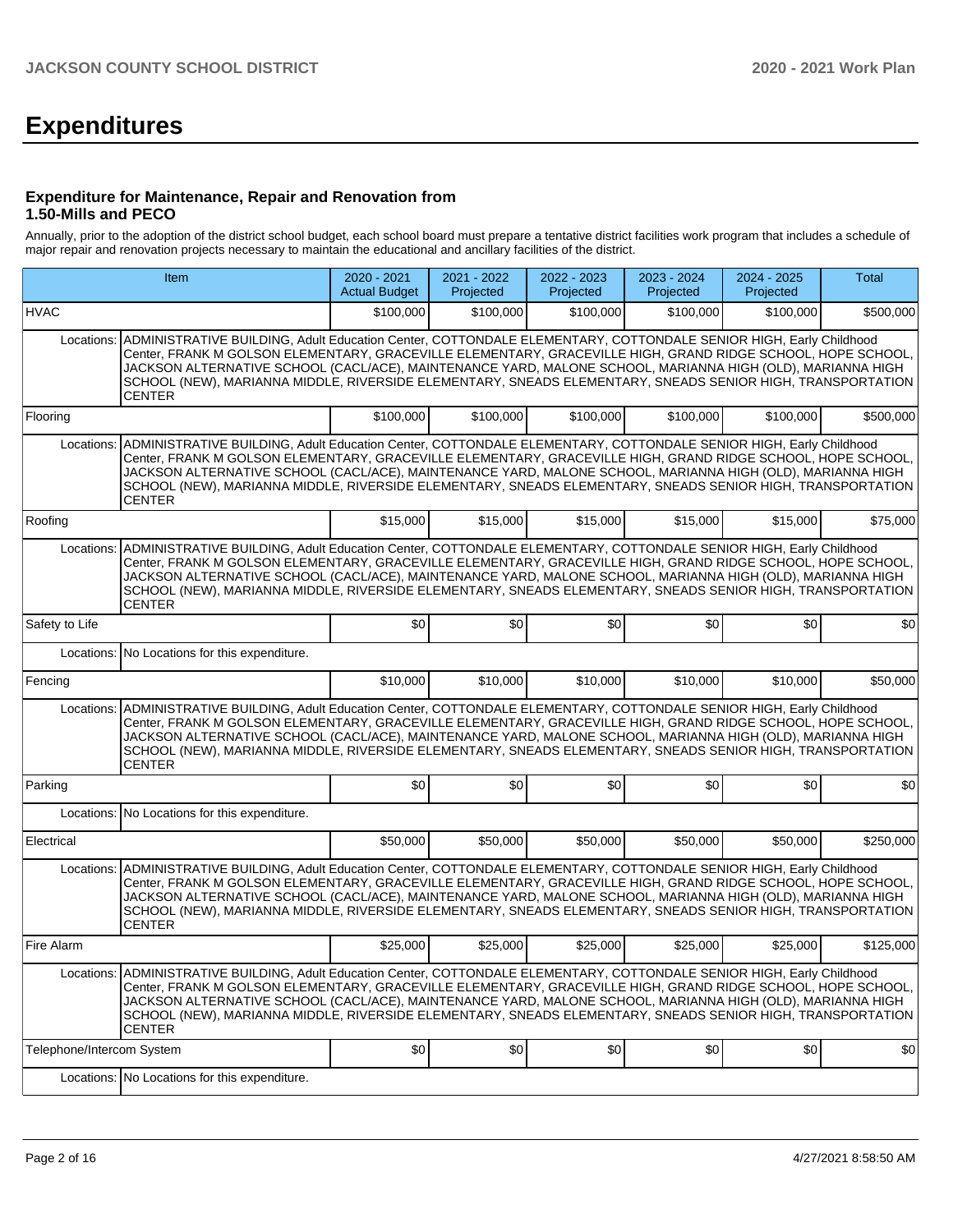| Closed Circuit Television                                                                                                                                                                                                                                                                                                                                                                                                                                                              |                                                                                                                                                                                                                                                                                                                                                                                                                                                                                        | \$0       | \$0       | \$0       | \$0       | \$0       | \$0         |  |  |  |  |  |
|----------------------------------------------------------------------------------------------------------------------------------------------------------------------------------------------------------------------------------------------------------------------------------------------------------------------------------------------------------------------------------------------------------------------------------------------------------------------------------------|----------------------------------------------------------------------------------------------------------------------------------------------------------------------------------------------------------------------------------------------------------------------------------------------------------------------------------------------------------------------------------------------------------------------------------------------------------------------------------------|-----------|-----------|-----------|-----------|-----------|-------------|--|--|--|--|--|
| Locations: No Locations for this expenditure.                                                                                                                                                                                                                                                                                                                                                                                                                                          |                                                                                                                                                                                                                                                                                                                                                                                                                                                                                        |           |           |           |           |           |             |  |  |  |  |  |
| Paint                                                                                                                                                                                                                                                                                                                                                                                                                                                                                  |                                                                                                                                                                                                                                                                                                                                                                                                                                                                                        | \$8,000   | \$8,000   | \$8,000   | \$8,000   | \$8,000   | \$40,000    |  |  |  |  |  |
|                                                                                                                                                                                                                                                                                                                                                                                                                                                                                        | Locations: ADMINISTRATIVE BUILDING, Adult Education Center, COTTONDALE ELEMENTARY, COTTONDALE SENIOR HIGH, Early Childhood<br>Center, FRANK M GOLSON ELEMENTARY, GRACEVILLE ELEMENTARY, GRACEVILLE HIGH, GRAND RIDGE SCHOOL, HOPE SCHOOL,<br>JACKSON ALTERNATIVE SCHOOL (CACL/ACE), MAINTENANCE YARD, MALONE SCHOOL, MARIANNA HIGH (OLD), MARIANNA HIGH<br>SCHOOL (NEW), MARIANNA MIDDLE, RIVERSIDE ELEMENTARY, SNEADS ELEMENTARY, SNEADS SENIOR HIGH, TRANSPORTATION<br><b>CENTER</b> |           |           |           |           |           |             |  |  |  |  |  |
| Maintenance/Repair                                                                                                                                                                                                                                                                                                                                                                                                                                                                     |                                                                                                                                                                                                                                                                                                                                                                                                                                                                                        | \$210,000 | \$210,000 | \$210,000 | \$210,000 | \$0       | \$840,000   |  |  |  |  |  |
| Locations: ADMINISTRATIVE BUILDING, Adult Education Center, COTTONDALE ELEMENTARY, COTTONDALE SENIOR HIGH, Early Childhood<br>Center, FRANK M GOLSON ELEMENTARY, GRACEVILLE ELEMENTARY, GRACEVILLE HIGH, GRAND RIDGE SCHOOL, HOPE SCHOOL,<br>JACKSON ALTERNATIVE SCHOOL (CACL/ACE), MAINTENANCE YARD, MALONE SCHOOL, MARIANNA HIGH (OLD), MARIANNA HIGH<br>SCHOOL (NEW), MARIANNA MIDDLE, RIVERSIDE ELEMENTARY, SNEADS ELEMENTARY, SNEADS SENIOR HIGH, TRANSPORTATION<br><b>CENTER</b> |                                                                                                                                                                                                                                                                                                                                                                                                                                                                                        |           |           |           |           |           |             |  |  |  |  |  |
|                                                                                                                                                                                                                                                                                                                                                                                                                                                                                        | Sub Total:                                                                                                                                                                                                                                                                                                                                                                                                                                                                             | \$518,000 | \$518,000 | \$518,000 | \$518,000 | \$308,000 | \$2,380,000 |  |  |  |  |  |

| <b>IPECO Maintenance Expenditures</b> | \$0       | \$0 <sub>1</sub> | \$0       | ሶስ<br>ΦU  | ΦO<br>υ∪  | ሶስ<br>JU.   |
|---------------------------------------|-----------|------------------|-----------|-----------|-----------|-------------|
| 1.50 Mill Sub Total:                  | \$584,000 | \$584,000        | \$584,000 | \$584,000 | \$374,000 | \$2,710,000 |

| Other Items                                                                                                                                                                                                                                                                                                                                                                                                                                                                           | $2020 - 2021$<br><b>Actual Budget</b>                                                                                                                                                                                                                                                                                                                                                                                                                 | 2021 - 2022<br>Projected | 2022 - 2023<br>Projected | 2023 - 2024<br>Projected | $2024 - 2025$<br>Projected | <b>Total</b> |  |  |  |  |
|---------------------------------------------------------------------------------------------------------------------------------------------------------------------------------------------------------------------------------------------------------------------------------------------------------------------------------------------------------------------------------------------------------------------------------------------------------------------------------------|-------------------------------------------------------------------------------------------------------------------------------------------------------------------------------------------------------------------------------------------------------------------------------------------------------------------------------------------------------------------------------------------------------------------------------------------------------|--------------------------|--------------------------|--------------------------|----------------------------|--------------|--|--|--|--|
| Plumbing                                                                                                                                                                                                                                                                                                                                                                                                                                                                              | \$30,000                                                                                                                                                                                                                                                                                                                                                                                                                                              | \$30,000                 | \$30,000                 | \$30,000                 | \$30,000                   | \$150,000    |  |  |  |  |
| Locations ADMINISTRATIVE BUILDING, Adult Education Center, COTTONDALE ELEMENTARY, COTTONDALE SENIOR HIGH, Early Childhood<br>Center, FRANK M GOLSON ELEMENTARY, GRACEVILLE ELEMENTARY, GRACEVILLE HIGH, GRAND RIDGE SCHOOL, HOPE<br>SCHOOL, JACKSON ALTERNATIVE SCHOOL (CACL/ACE), MAINTENANCE YARD, MALONE SCHOOL, MARIANNA HIGH (OLD),<br>MARIANNA HIGH SCHOOL (NEW), MARIANNA MIDDLE, RIVERSIDE ELEMENTARY, SNEADS ELEMENTARY, SNEADS SENIOR HIGH,<br><b>TRANSPORTATION CENTER</b> |                                                                                                                                                                                                                                                                                                                                                                                                                                                       |                          |                          |                          |                            |              |  |  |  |  |
| Doors and Devices                                                                                                                                                                                                                                                                                                                                                                                                                                                                     | \$25,000                                                                                                                                                                                                                                                                                                                                                                                                                                              | \$25,000                 | \$25,000                 | \$25,000                 | \$25,000                   | \$125,000    |  |  |  |  |
| Locations ADMINISTRATIVE BUILDING, Adult Education Center, COTTONDALE ELEMENTARY, COTTONDALE SENIOR HIGH, Early Childhood<br>Center, FRANK M GOLSON ELEMENTARY, GRACEVILLE ELEMENTARY, GRACEVILLE HIGH, GRAND RIDGE SCHOOL, HOPE<br>SCHOOL, JACKSON ALTERNATIVE SCHOOL (CACL/ACE), MAINTENANCE YARD, MALONE SCHOOL, MARIANNA HIGH (OLD),<br>MARIANNA HIGH SCHOOL (NEW), MARIANNA MIDDLE, RIVERSIDE ELEMENTARY, SNEADS ELEMENTARY, SNEADS SENIOR HIGH,<br><b>TRANSPORTATION CENTER</b> |                                                                                                                                                                                                                                                                                                                                                                                                                                                       |                          |                          |                          |                            |              |  |  |  |  |
| Covered Walks                                                                                                                                                                                                                                                                                                                                                                                                                                                                         | \$8,000                                                                                                                                                                                                                                                                                                                                                                                                                                               | \$8,000                  | \$8,000                  | \$8,000                  | \$8,000                    | \$40,000     |  |  |  |  |
| Locations ADMINISTRATIVE BUILDING, Adult Education Center, COTTONDALE ELEMENTARY, COTTONDALE SENIOR HIGH, Early Childhood<br>Center, FRANK M GOLSON ELEMENTARY, GRACEVILLE ELEMENTARY, GRACEVILLE HIGH, GRAND RIDGE SCHOOL, HOPE<br>SCHOOL, JACKSON ALTERNATIVE SCHOOL (CACL/ACE), MAINTENANCE YARD, MALONE SCHOOL, MARIANNA HIGH (OLD),<br>MARIANNA HIGH SCHOOL (NEW), MARIANNA MIDDLE, RIVERSIDE ELEMENTARY, SNEADS ELEMENTARY, SNEADS SENIOR HIGH,<br><b>TRANSPORTATION CENTER</b> |                                                                                                                                                                                                                                                                                                                                                                                                                                                       |                          |                          |                          |                            |              |  |  |  |  |
| Cabinets                                                                                                                                                                                                                                                                                                                                                                                                                                                                              | \$1,000                                                                                                                                                                                                                                                                                                                                                                                                                                               | \$1,000                  | \$1,000                  | \$1,000                  | \$1,000                    | \$5,000      |  |  |  |  |
| Locations ADMINISTRATIVE BUILDING, Adult Education Center, COTTONDALE ELEMENTARY, COTTONDALE SENIOR HIGH, Early Childhood<br>Center, FRANK M GOLSON ELEMENTARY, GRACEVILLE ELEMENTARY, GRACEVILLE HIGH, GRAND RIDGE SCHOOL, HOPE<br>SCHOOL, JACKSON ALTERNATIVE SCHOOL (CACL/ACE), MAINTENANCE YARD, MALONE SCHOOL, MARIANNA HIGH (OLD),<br>MARIANNA HIGH SCHOOL (NEW), MARIANNA MIDDLE, RIVERSIDE ELEMENTARY, SNEADS ELEMENTARY, SNEADS SÈNIOR HIGH,<br><b>TRANSPORTATION CENTER</b> |                                                                                                                                                                                                                                                                                                                                                                                                                                                       |                          |                          |                          |                            |              |  |  |  |  |
| Handicapped Access                                                                                                                                                                                                                                                                                                                                                                                                                                                                    | \$1,000                                                                                                                                                                                                                                                                                                                                                                                                                                               | \$1,000                  | \$1,000                  | \$1,000                  | \$1,000                    | \$5,000      |  |  |  |  |
| <b>TRANSPORTATION CENTER</b>                                                                                                                                                                                                                                                                                                                                                                                                                                                          | Locations ADMINISTRATIVE BUILDING, Adult Education Center, COTTONDALE ELEMENTARY, COTTONDALE SENIOR HIGH, Early Childhood<br>Center, FRANK M GOLSON ELEMENTARY, GRACEVILLE ELEMENTARY, GRACEVILLE HIGH, GRAND RIDGE SCHOOL, HOPE<br>SCHOOL, JACKSON ALTERNATIVE SCHOOL (CACL/ACE), MAINTENANCE YARD, MALONE SCHOOL, MARIANNA HIGH (OLD),<br>MARIANNA HIGH SCHOOL (NEW), MARIANNA MIDDLE, RIVERSIDE ELEMENTARY, SNEADS ELEMENTARY, SNEADS SENIOR HIGH, |                          |                          |                          |                            |              |  |  |  |  |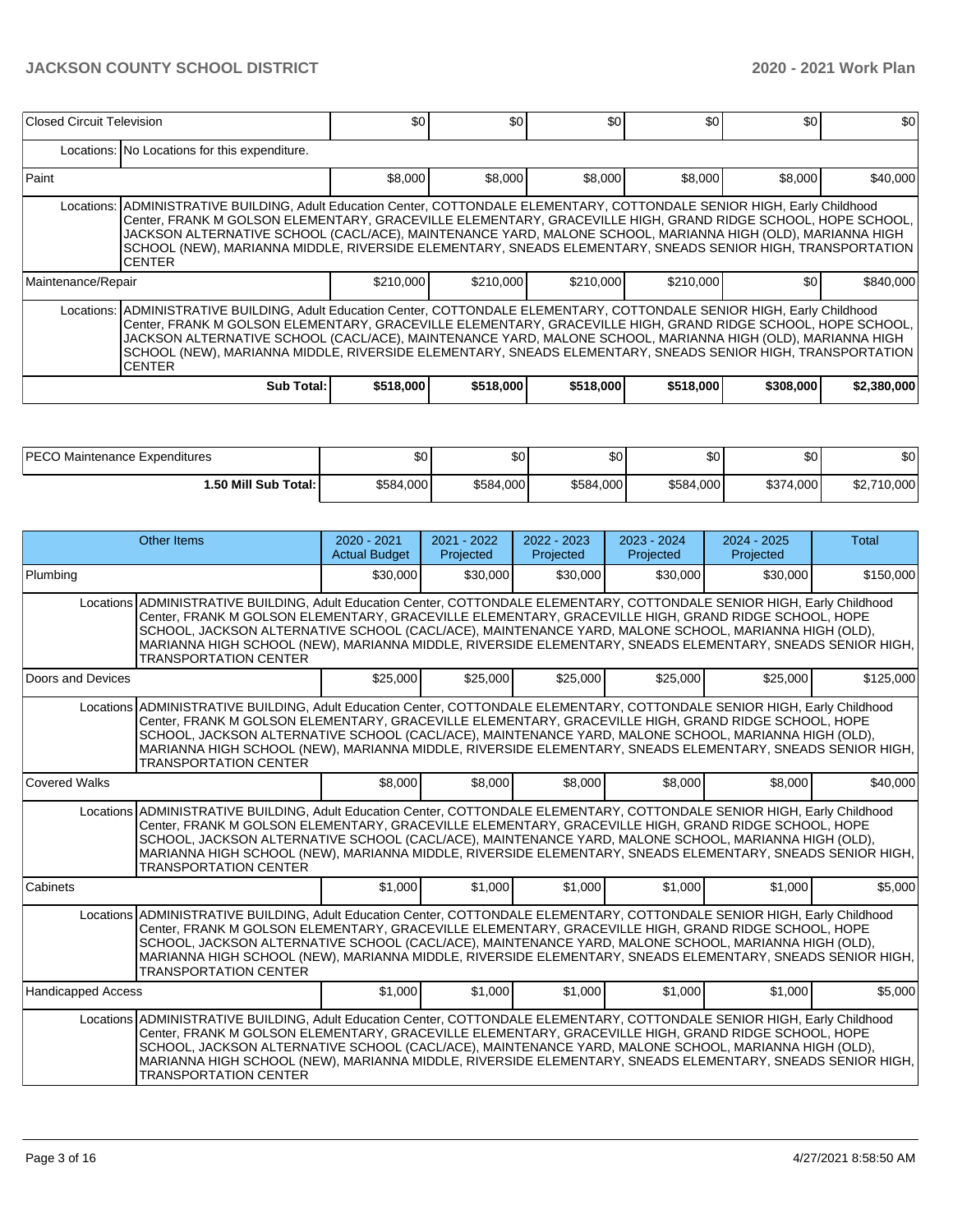| Tools and Equipment |                                                                                                                                                                                                                                                                                                                                                                                                                                                                                          | \$1,000   | \$1,000   | \$1,000   | \$1,000   | \$1,000   | \$5,000     |
|---------------------|------------------------------------------------------------------------------------------------------------------------------------------------------------------------------------------------------------------------------------------------------------------------------------------------------------------------------------------------------------------------------------------------------------------------------------------------------------------------------------------|-----------|-----------|-----------|-----------|-----------|-------------|
|                     | Locations ADMINISTRATIVE BUILDING, Adult Education Center, COTTONDALE ELEMENTARY, COTTONDALE SENIOR HIGH, Early Childhood<br>Center, FRANK M GOLSON ELEMENTARY, GRACEVILLE ELEMENTARY, GRACEVILLE HIGH, GRAND RIDGE SCHOOL, HOPE<br>ISCHOOL, JACKSON ALTERNATIVE SCHOOL (CACL/ACE), MAINTENANCE YARD, MALONE SCHOOL, MARIANNA HIGH (OLD),<br>IMARIANNA HIGH SCHOOL (NEW), MARIANNA MIDDLE, RIVERSIDE ELEMENTARY, SNEADS ELEMENTARY, SNEADS SENIOR HIGH,<br><b>ITRANSPORTATION CENTER</b> |           |           |           |           |           |             |
|                     | Total:                                                                                                                                                                                                                                                                                                                                                                                                                                                                                   | \$584,000 | \$584,000 | \$584,000 | \$584.000 | \$374,000 | \$2.710,000 |

### **Local 1.50 Mill Expenditure For Maintenance, Repair and Renovation**

Anticipated expenditures expected from local funding sources over the years covered by the current work plan.

| Item                                                         | 2020 - 2021<br><b>Actual Budget</b> | 2021 - 2022<br>Projected | 2022 - 2023<br>Projected | $2023 - 2024$<br>Projected | 2024 - 2025<br>Projected | <b>Total</b> |
|--------------------------------------------------------------|-------------------------------------|--------------------------|--------------------------|----------------------------|--------------------------|--------------|
| Remaining Maint and Repair from 1.5 Mills                    | \$584,000                           | \$584,000                | \$584,000                | \$584,000                  | \$374,000                | \$2,710,000  |
| Maintenance/Repair Salaries                                  | \$0                                 | \$0                      | \$0                      | \$0                        | \$0                      | \$0          |
| <b>School Bus Purchases</b>                                  | \$321,000                           | \$321,000                | \$321,000                | \$321,000                  | \$321,000                | \$1,605,000  |
| <b>Other Vehicle Purchases</b>                               | \$0                                 | \$0                      | \$0                      | \$0                        | \$0                      | \$0          |
| Capital Outlay Equipment                                     | \$0                                 | \$0                      | \$0                      | \$0                        | \$0                      | \$0          |
| Rent/Lease Payments                                          | \$0                                 | \$0                      | \$0                      | \$0                        | \$0                      | \$0          |
| <b>COP Debt Service</b>                                      | \$0                                 | \$0                      | \$0                      | \$0                        | \$0                      | \$0          |
| Rent/Lease Relocatables                                      | \$43,320                            | \$19,320                 | \$19,320                 | \$19,320                   | \$0                      | \$101,280    |
| <b>Environmental Problems</b>                                | \$0                                 | \$0                      | \$0                      | \$0                        | \$0                      | \$0          |
| s.1011.14 Debt Service                                       | \$879,055                           | \$859,713                | \$840,370                | \$811,498                  | \$0                      | \$3,390,636  |
| <b>Special Facilities Construction Account</b>               | \$1,660,679                         | \$815,526                | \$0                      | \$0                        | \$0                      | \$2,476,205  |
| Premiums for Property Casualty Insurance - 1011.71<br>(4a,b) | \$0                                 | \$0                      | \$0                      | \$0                        | \$0                      | \$0          |
| Qualified School Construction Bonds (QSCB)                   | \$0                                 | \$0                      | \$0                      | \$0                        | \$0                      | \$0          |
| Qualified Zone Academy Bonds (QZAB)                          | \$0                                 | \$0                      | \$0                      | \$0                        | \$0                      | \$0          |
| <b>Local Expenditure Totals:</b>                             | \$3,488,054                         | \$2,599,559              | \$1,764,690              | \$1,735,818                | \$695,000                | \$10,283,121 |

# **Revenue**

#### **1.50 Mill Revenue Source**

Schedule of Estimated Capital Outlay Revenue from each currently approved source which is estimated to be available for expenditures on the projects included in the tentative district facilities work program. All amounts are NET after considering carryover balances, interest earned, new COP's, 1011.14 and 1011.15 loans, etc. Districts cannot use 1.5-Mill funds for salaries except for those explicitly associated with maintenance/repair projects. (1011.71 (5), F.S.)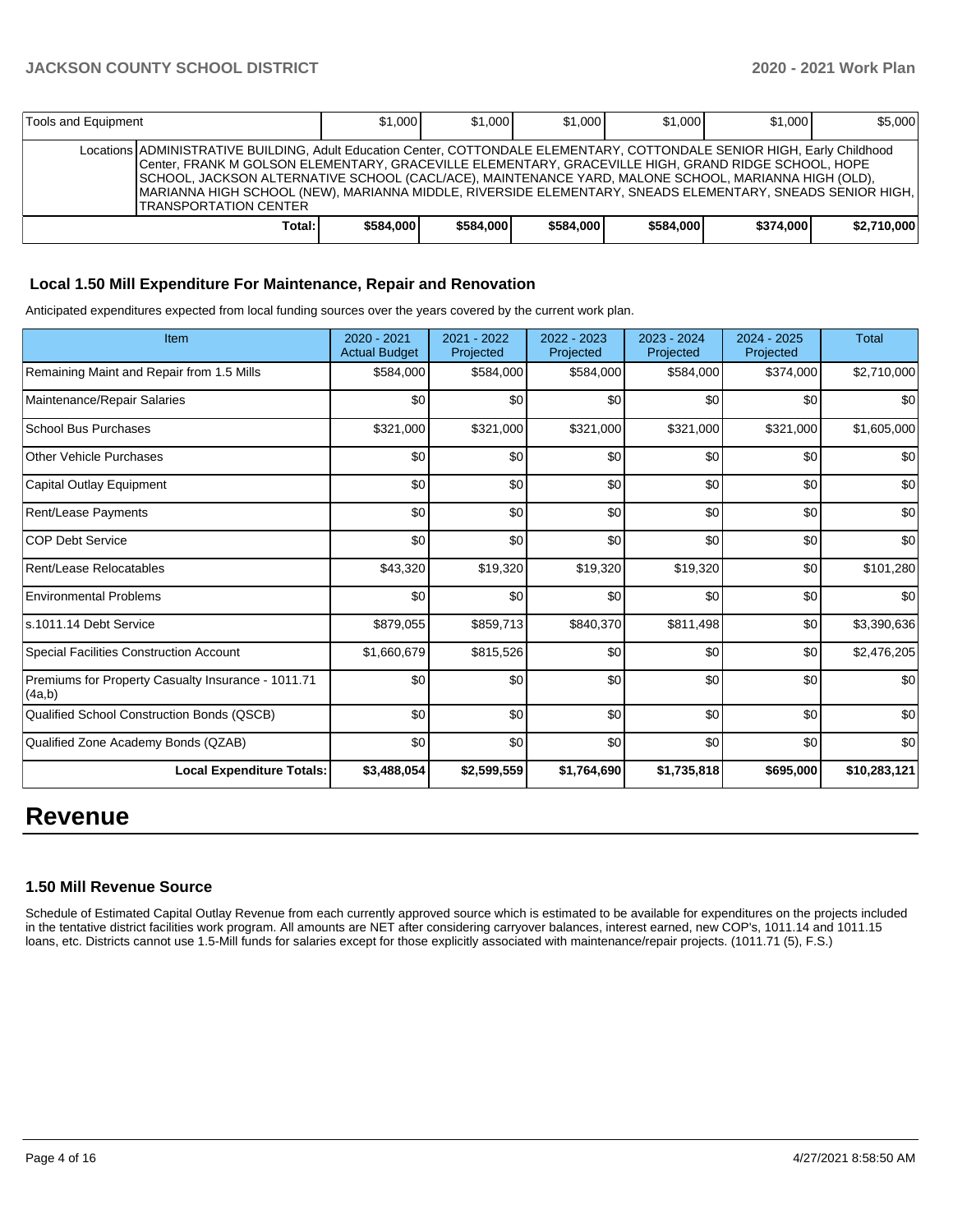# **JACKSON COUNTY SCHOOL DISTRICT 2020 - 2021 Work Plan**

| <b>Item</b>                                                                         | Fund | $2020 - 2021$<br><b>Actual Value</b> | $2021 - 2022$<br>Projected | 2022 - 2023<br>Projected | $2023 - 2024$<br>Projected | $2024 - 2025$<br>Projected | <b>Total</b>    |
|-------------------------------------------------------------------------------------|------|--------------------------------------|----------------------------|--------------------------|----------------------------|----------------------------|-----------------|
| $(1)$ Non-exempt property<br>lassessed valuation                                    |      | \$1,727,797,244                      | \$1,757,961,271            | \$1,804,136,991          | \$1,858,344,957            | \$1,921,715,649            | \$9,069,956,112 |
| $(2)$ The Millage projected for<br>discretionary capital outlay per<br>ls.1011.71   |      | 1.00                                 | 1.00                       | 1.00                     | 1.00                       | 1.00                       |                 |
| $(3)$ Full value of the 1.50-Mill<br>discretionary capital outlay per<br>ls.1011.71 |      | \$2,902,699                          | \$2,953,375                | \$3,030,950              | \$3,122,020                | \$3,228,482                | \$15,237,526    |
| $(4)$ Value of the portion of the 1.50<br>-Mill ACTUALLY levied                     | 370  | \$1,658,685                          | \$1,687,643                | \$1,731,972              | \$1,784,011                | \$1,844,847                | \$8,707,158     |
| $(5)$ Difference of lines $(3)$ and $(4)$                                           |      | \$1,244,014                          | \$1,265,732                | \$1,298,978              | \$1,338,009                | \$1,383,635                | \$6,530,368     |

## **PECO Revenue Source**

The figure in the row designated "PECO Maintenance" will be subtracted from funds available for new construction because PECO maintenance dollars cannot be used for new construction.

| Item                                 | Fund | $2020 - 2021$<br><b>Actual Budget</b> | 2021 - 2022<br>Projected | 2022 - 2023<br>Projected | 2023 - 2024<br>Projected | $2024 - 2025$<br>Projected | Total            |
|--------------------------------------|------|---------------------------------------|--------------------------|--------------------------|--------------------------|----------------------------|------------------|
| <b>PECO New Construction</b>         | 340  | \$0                                   | \$0 <sub>1</sub>         | \$0                      | \$0 <sub>0</sub>         | \$0 <sub>1</sub>           | \$0 <sub>1</sub> |
| <b>PECO Maintenance Expenditures</b> |      | ا 30                                  | \$٥Ι                     | \$0                      | \$0 <sub>1</sub>         | \$0                        | \$0              |
|                                      |      | \$0                                   | \$0                      | \$0                      | \$0                      | \$0                        | \$0              |

# **CO & DS Revenue Source**

Revenue from Capital Outlay and Debt Service funds.

| Item                                      | Fund | $2020 - 2021$<br><b>Actual Budget</b> | 2021 - 2022<br>Projected | 2022 - 2023<br>Projected | 2023 - 2024<br>Projected | $2024 - 2025$<br>Projected | Total       |
|-------------------------------------------|------|---------------------------------------|--------------------------|--------------------------|--------------------------|----------------------------|-------------|
| ICO & DS Cash Flow-through<br>Distributed | 360  | \$234.181                             | \$234.181                | \$234.181                | \$234.181                | \$234.181                  | \$1,170,905 |
| ICO & DS Interest on<br>Undistributed CO  | 360  | \$7.394                               | \$7,394                  | \$7.394                  | \$7.394                  | \$7,394                    | \$36,970    |
|                                           |      | \$241.575                             | \$241.575                | \$241.575                | \$241.575                | \$241.575                  | \$1,207,875 |

#### **Fair Share Revenue Source**

Nothing reported for this section. All legally binding commitments for proportionate fair-share mitigation for impacts on public school facilities must be included in the 5-year district work program.

#### **Sales Surtax Referendum**

Specific information about any referendum for a 1-cent or ½-cent surtax referendum during the previous year.

**Did the school district hold a surtax referendum during the past fiscal year 2019 - 2020?**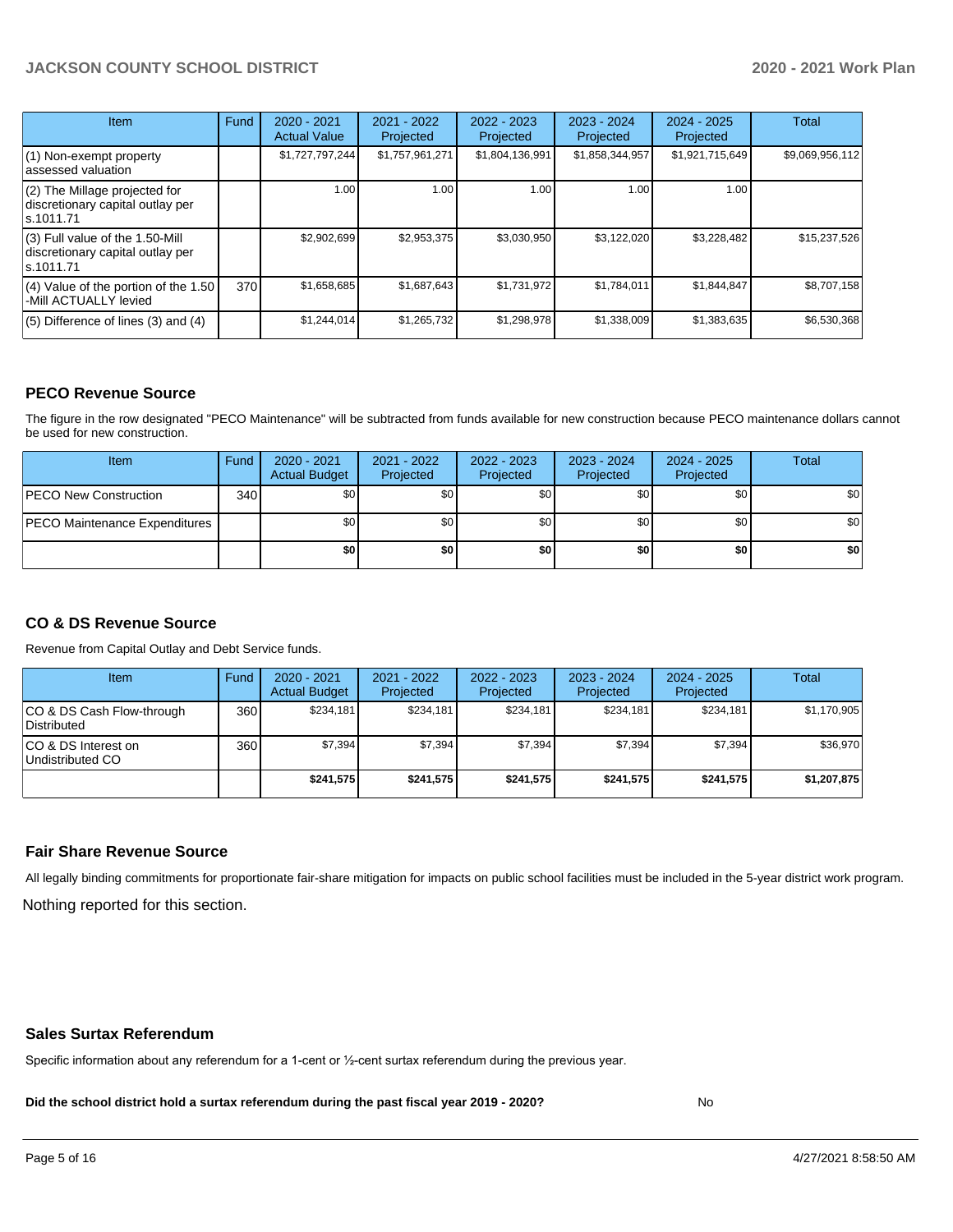# **Additional Revenue Source**

Any additional revenue sources

| Item                                                                                                               | 2020 - 2021<br><b>Actual Value</b> | 2021 - 2022<br>Projected | 2022 - 2023<br>Projected | 2023 - 2024<br>Projected | 2024 - 2025<br>Projected | <b>Total</b> |
|--------------------------------------------------------------------------------------------------------------------|------------------------------------|--------------------------|--------------------------|--------------------------|--------------------------|--------------|
| Proceeds from a s.1011.14/15 F.S. Loans                                                                            | \$0                                | \$0                      | \$0                      | \$0                      | \$0                      | \$0          |
| District Bonds - Voted local bond<br>referendum proceeds per s.9, Art VII<br><b>State Constitution</b>             | \$0                                | \$0                      | \$0                      | \$0                      | \$0                      | \$0          |
| Proceeds from Special Act Bonds                                                                                    | \$0                                | \$0                      | \$0                      | \$0                      | \$0                      | \$0          |
| Estimated Revenue from CO & DS Bond<br>Sale                                                                        | \$0                                | \$0                      | \$0                      | \$0                      | \$0                      | \$0          |
| Proceeds from Voted Capital<br>Improvements millage                                                                | \$0                                | \$0                      | \$0                      | \$0                      | \$0                      | \$0          |
| Other Revenue for Other Capital Projects                                                                           | \$584,000                          | \$584,000                | \$584,000                | \$584,000                | \$374,000                | \$2,710,000  |
| Proceeds from 1/2 cent sales surtax<br>authorized by school board                                                  | \$2,400,000                        | \$2,400,000              | \$2,400,000              | \$2,400,000              | \$2,400,000              | \$12,000,000 |
| Proceeds from local governmental<br>infrastructure sales surtax                                                    | \$0                                | \$0                      | \$0                      | \$0                      | \$0                      | \$0          |
| Proceeds from Certificates of<br>Participation (COP's) Sale                                                        | \$0                                | \$0                      | \$0                      | \$0                      | \$0                      | \$0          |
| Classrooms First Bond proceeds amount<br>authorized in FY 1997-98                                                  | \$0                                | \$0                      | \$0                      | \$0                      | \$0                      | \$0          |
| <b>Classrooms for Kids</b>                                                                                         | \$0                                | \$0                      | \$0                      | \$0                      | \$0                      | \$0          |
| <b>District Equity Recognition</b>                                                                                 | \$0                                | \$0                      | \$0                      | \$0                      | \$0                      | \$0          |
| <b>Federal Grants</b>                                                                                              | \$0                                | \$0                      | \$0                      | \$0                      | \$0                      | \$0          |
| Proportionate share mitigation (actual<br>cash revenue only, not in kind donations)                                | \$0                                | \$0                      | \$0                      | \$0                      | \$0                      | \$0          |
| Impact fees received                                                                                               | \$0                                | \$0                      | \$0                      | \$0                      | \$0                      | \$0          |
| Private donations                                                                                                  | \$0                                | \$0                      | \$0                      | \$0                      | \$0                      | \$0          |
| Grants from local governments or not-for-<br>profit organizations                                                  | \$0                                | \$0                      | \$0                      | \$0                      | \$0                      | \$0          |
| Interest, Including Profit On Investment                                                                           | \$0                                | \$0                      | \$0                      | \$0                      | \$0                      | \$0          |
| Revenue from Bonds pledging proceeds<br>from 1 cent or 1/2 cent Sales Surtax                                       | \$0                                | \$0                      | \$0                      | \$0                      | \$0                      | \$0          |
| <b>Total Fund Balance Carried Forward</b>                                                                          | \$3,390,824                        | \$293,858                | \$1,237,517              | \$2,650,374              | \$3,760,131              | \$11,332,704 |
| General Capital Outlay Obligated Fund<br>Balance Carried Forward From Total<br><b>Fund Balance Carried Forward</b> | \$0                                | \$0                      | \$0                      | \$0                      | \$0                      | \$0          |
| <b>Special Facilities Construction Account</b>                                                                     | \$4,995,001                        | \$0                      | \$0                      | \$0                      | \$0                      | \$4,995,001  |
| One Cent - 1/2 Cent Sales Surtax Debt<br>Service From Total Fund Balance Carried<br>Forward                        | \$0                                | \$0                      | \$0                      | \$0                      | \$0                      | \$0          |
| Capital Outlay Projects Funds Balance<br>Carried Forward From Total Fund<br><b>Balance Carried Forward</b>         | \$0                                | \$0                      | \$0                      | \$0                      | \$0                      | \$0          |
| <b>Subtotal</b>                                                                                                    | \$11,369,825                       | \$3,277,858              | \$4,221,517              | \$5,634,374              | \$6,534,131              | \$31,037,705 |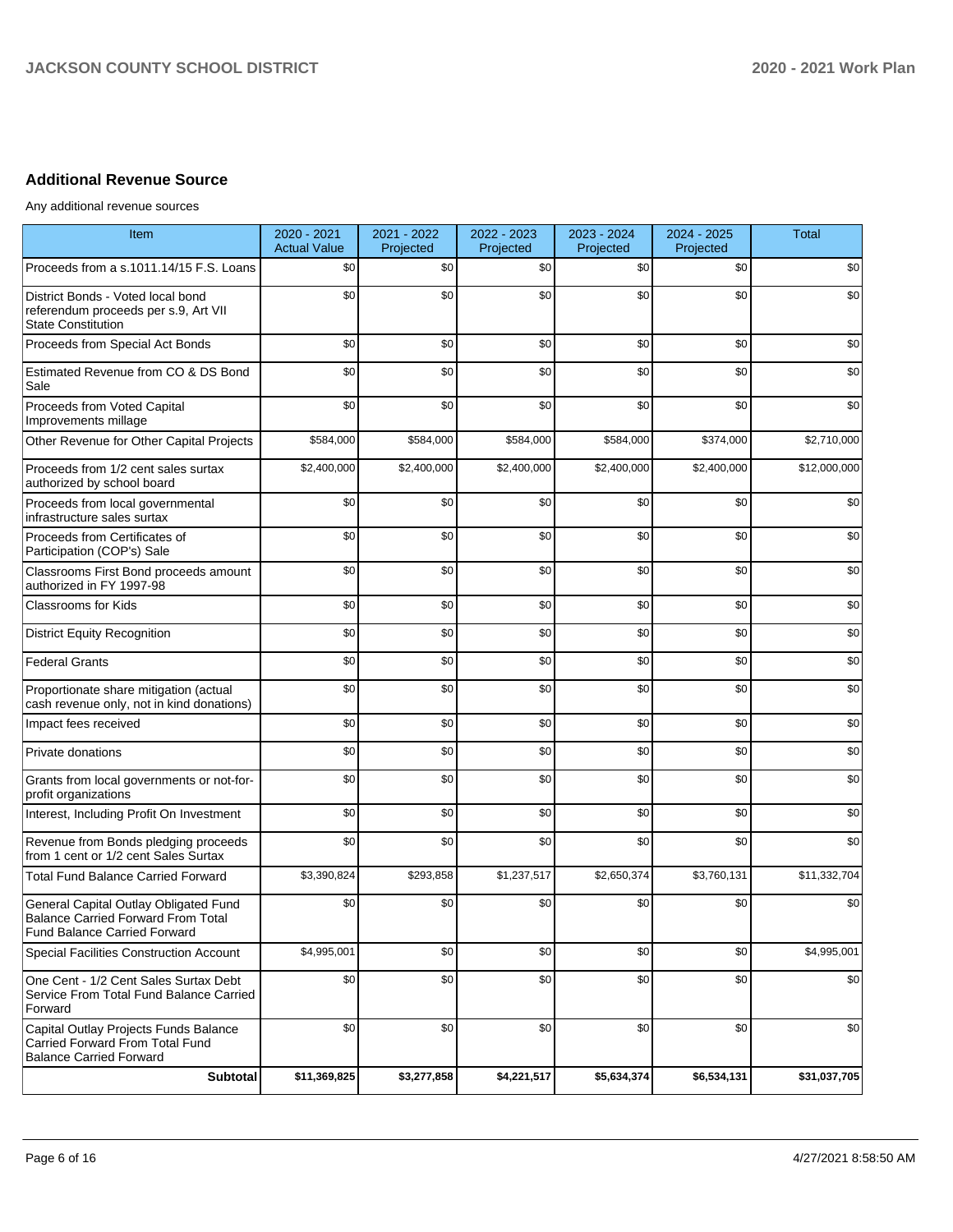# **Total Revenue Summary**

| <b>Item Name</b>                                              | $2020 - 2021$<br><b>Budget</b> | $2021 - 2022$<br>Projected | $2022 - 2023$<br><b>Projected</b> | $2023 - 2024$<br>Projected | $2024 - 2025$<br>Projected | <b>Five Year Total</b> |
|---------------------------------------------------------------|--------------------------------|----------------------------|-----------------------------------|----------------------------|----------------------------|------------------------|
| Local 1.5 Mill Discretionary Capital Outlay<br><b>Revenue</b> | \$1,658,685                    | \$1,687,643                | \$1,731,972                       | \$1,784,011                | \$1,844,847                | \$8,707,158            |
| IPECO and 1.5 Mill Maint and Other 1.5<br>Mill Expenditures   | (\$3,488,054)                  | (\$2,599,559)              | (\$1,764,690)                     | (\$1,735,818)              | (\$695,000)                | (\$10,283,121)         |
| <b>PECO Maintenance Revenue</b>                               | \$0                            | \$0                        | \$0                               | \$0                        | \$0                        | \$0                    |
| <b>Available 1.50 Mill for New</b><br><b>Construction</b>     | (\$1,829,369)                  | ( \$911, 916)              | ( \$32,718)                       | \$48,193                   | \$1,149,847                | (\$1,575,963)          |

| <b>Item Name</b>                      | 2020 - 2021<br><b>Budget</b> | $2021 - 2022$<br>Projected | 2022 - 2023<br>Projected | 2023 - 2024<br>Projected | 2024 - 2025<br>Projected | <b>Five Year Total</b> |
|---------------------------------------|------------------------------|----------------------------|--------------------------|--------------------------|--------------------------|------------------------|
| ICO & DS Revenue                      | \$241,575                    | \$241,575                  | \$241,575                | \$241,575                | \$241,575                | \$1,207,875            |
| <b>IPECO New Construction Revenue</b> | \$0                          | \$0 <sub>1</sub>           | \$0                      | \$0                      | \$0                      | \$0                    |
| Other/Additional Revenue              | \$11,369,825                 | \$3,277,858                | \$4,221,517              | \$5,634,374              | \$6,534,131              | \$31,037,705           |
| <b>Total Additional Revenuel</b>      | \$11,611,400                 | \$3,519,433                | \$4,463,092              | \$5,875,949              | \$6,775,706              | \$32,245,580           |
| <b>Total Available Revenue</b>        | \$9,782,031                  | \$2,607,517                | \$4,430,374              | \$5,924,142              | \$7,925,553              | \$30,669,617           |

# **Project Schedules**

# **Capacity Project Schedules**

A schedule of capital outlay projects necessary to ensure the availability of satisfactory classrooms for the projected student enrollment in K-12 programs.

| <b>Project Description</b> | Location                  |                  | 2020 - 2021 | 2021 - 2022      | 2022 - 2023 | 2023 - 2024  | 2024 - 2025 | <b>Total</b>    | Funded |
|----------------------------|---------------------------|------------------|-------------|------------------|-------------|--------------|-------------|-----------------|--------|
| New Grand Ridge<br>School  | Location not<br>specified | Planned<br>Cost: | \$0         | \$0 <sub>1</sub> | \$0         | \$42,513,328 | \$0         | \$42,513,328 No |        |
|                            | <b>Student Stations:</b>  |                  |             |                  |             |              |             |                 |        |
|                            | Total Classrooms:         |                  |             |                  |             |              |             |                 |        |
|                            |                           | Gross Sq Ft:     |             |                  |             |              |             |                 |        |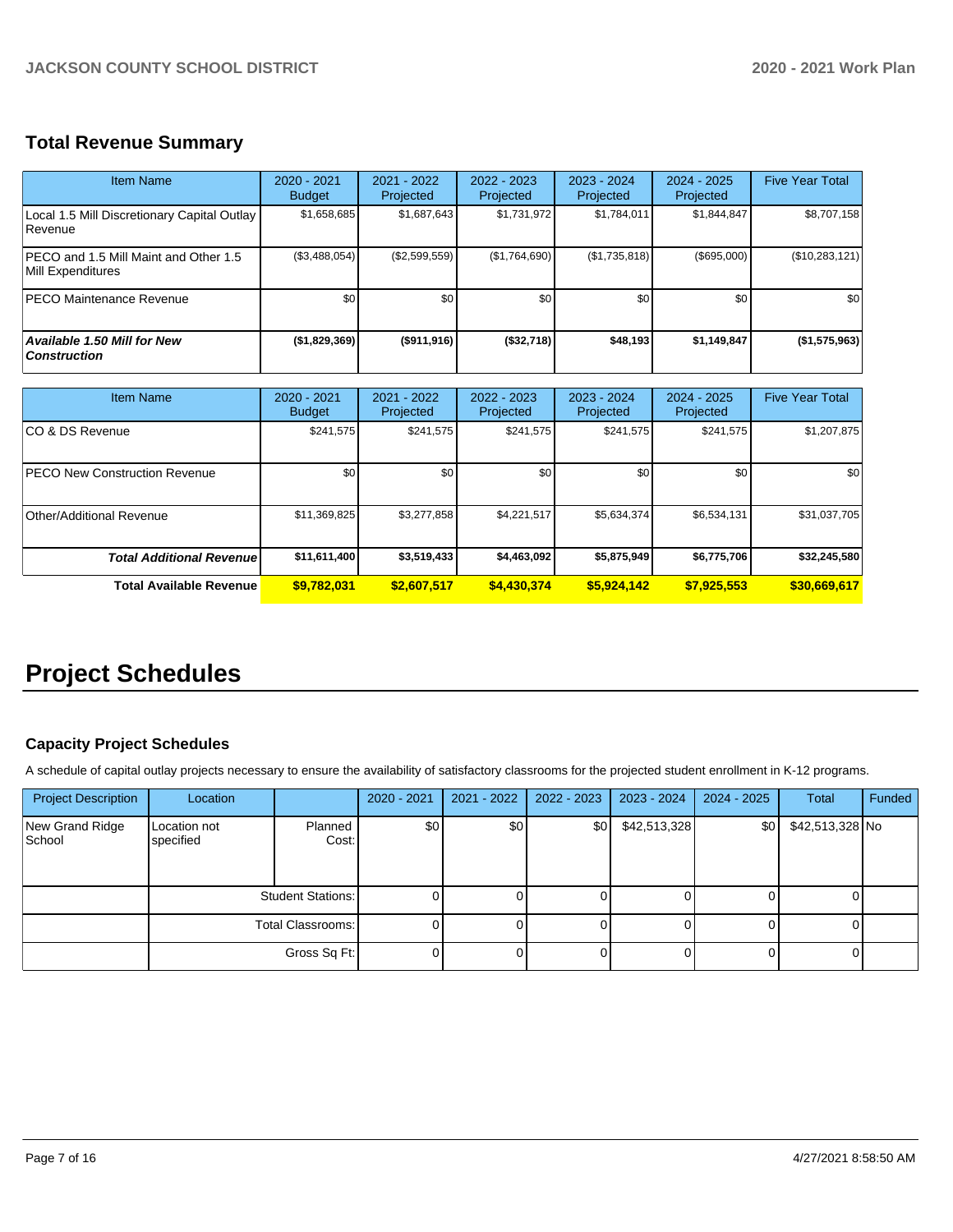|                            |                           | <b>Student Stations:</b> | 2,724       | 0              | 0        | 0            | 0        | 2,724           |  |
|----------------------------|---------------------------|--------------------------|-------------|----------------|----------|--------------|----------|-----------------|--|
|                            | <b>Planned Cost:</b>      |                          | \$8,278,173 | \$0            | \$0      | \$42,513,328 | \$0      | \$50,791,501    |  |
|                            | Gross Sq Ft:              |                          | 335,000     | $\Omega$       | $\Omega$ | $\Omega$     | $\Omega$ | 335,000         |  |
|                            |                           | <b>Total Classrooms:</b> | 128         | $\Omega$       | $\Omega$ | $\Omega$     | $\Omega$ | 128             |  |
|                            |                           | <b>Student Stations:</b> | 2,424       | 0              | $\Omega$ | O            | C        | 2,424           |  |
| New Marianna K-8<br>School | Location not<br>specified | Planned<br>Cost:         | \$4,683,262 | \$0            | \$0      | \$0          | \$0      | \$4,683,262 Yes |  |
|                            | Gross Sq Ft:              |                          | 45,000      | 0              | $\Omega$ | 0            | 0        | 45,000          |  |
|                            | <b>Total Classrooms:</b>  |                          | 20          | $\overline{0}$ | 0        | 0            | 0        | 20              |  |
|                            |                           | <b>Student Stations:</b> | 300         | 0              | 0        | 0            | 0        | 300             |  |
| New PK-5 Wing              | <b>GRACEVILLE HIGH</b>    | Planned<br>Cost:         | \$3,594,911 | \$0            | \$0      | \$0          | \$0      | \$3,594,911 Yes |  |

**Total Classrooms: 148 0 0 0 0 148**

**Gross Sq Ft: 380,000 0 0 0 0 380,000**

**Other Project Schedules**

Major renovations, remodeling, and additions of capital outlay projects that do not add capacity to schools.

| <b>Project Description</b>                                | Location                              | 2020 - 2021<br><b>Actual Budget</b> | 2021 - 2022<br>Projected | 2022 - 2023<br>Projected | 2023 - 2024<br>Projected | 2024 - 2025<br>Projected | Total            | Funded |
|-----------------------------------------------------------|---------------------------------------|-------------------------------------|--------------------------|--------------------------|--------------------------|--------------------------|------------------|--------|
| <b>MMS Demolition</b>                                     | Location not specified                | \$0                                 | \$0                      | \$1,400,000              | \$0                      | \$0                      | \$1,400,000 Yes  |        |
| Lighting, Window, Fire Alarm<br>Retrofit (District Wide)  | Location not specified                | \$0                                 | \$0                      | \$3,000,000              | \$0                      | \$0                      | \$3,000,000 No   |        |
| Various Technology Projects<br>District Wide              | Location not specified                | \$380,000                           | \$380,000                | \$380,000                | \$380,000                | \$380,000                | \$1,900,000 Yes  |        |
| <b>Undetermined Survey</b><br><b>Recommended Projects</b> | Location not specified                | \$293,858                           | \$1,237,517              | \$2,650,374              | \$5,544,142              | \$7,545,553              | \$17,271,444 Yes |        |
| <b>Support Services Building</b>                          | Location not specified                | \$0                                 | \$0                      | \$0                      | \$0                      | \$4,500,000              | \$4,500,000 No   |        |
| District Wide Fire Alarms                                 | Location not specified                | \$80,000                            | \$240,000                | \$0                      | \$0                      | \$0                      | \$320,000 Yes    |        |
| Remodel                                                   | <b>RIVERSIDE</b><br><b>ELEMENTARY</b> | \$750,000                           | \$750,000                | \$0                      | \$0                      | \$0                      | \$1,500,000 Yes  |        |
|                                                           |                                       | \$1,503,858                         | \$2,607,517              | \$7,430,374              | \$5,924,142              | \$12,425,553             | \$29,891,444     |        |

# **Additional Project Schedules**

Any projects that are not identified in the last approved educational plant survey.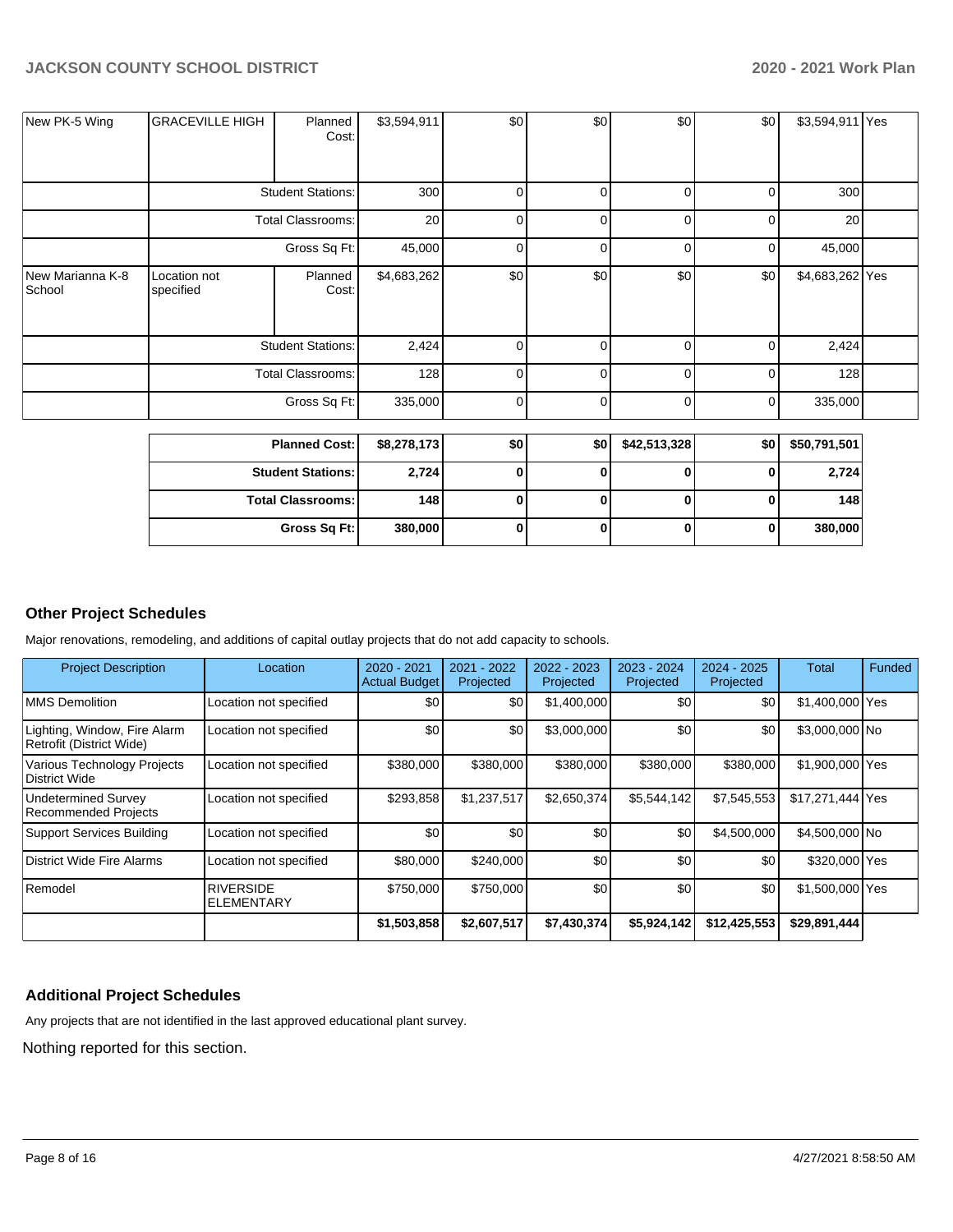## **Non Funded Growth Management Project Schedules**

Schedule indicating which projects, due to planned development, that CANNOT be funded from current revenues projected over the next five years.

Nothing reported for this section.

# **Tracking**

# **Capacity Tracking**

| Location                                   | $2020 -$<br>2021 Satis.<br>Stu. Sta. | Actual<br>$2020 -$<br><b>2021 FISH</b><br>Capacity | Actual<br>$2019 -$<br>2020<br><b>COFTE</b> | # Class<br>Rooms | Actual<br>Average<br>$2020 -$<br>2021 Class<br><b>Size</b> | Actual<br>$2020 -$<br>2021<br><b>Utilization</b> | <b>New</b><br>Stu.<br>Capacity | <b>New</b><br>Rooms to<br>be<br>Added/Re<br>moved | Projected<br>$2024 -$<br>2025<br><b>COFTE</b> | Projected<br>$2024 -$<br>2025<br>Utilization | Projected<br>$2024 -$<br>2025 Class<br><b>Size</b> |
|--------------------------------------------|--------------------------------------|----------------------------------------------------|--------------------------------------------|------------------|------------------------------------------------------------|--------------------------------------------------|--------------------------------|---------------------------------------------------|-----------------------------------------------|----------------------------------------------|----------------------------------------------------|
| MARIANNA HIGH (OLD)                        | 122                                  | 122                                                | 21                                         | 5                | 4                                                          | 17.00 %                                          | $\Omega$                       | $\Omega$                                          | $\Omega$                                      | 0.00%                                        | $\mathbf 0$                                        |
| <b>FRANK M GOLSON</b><br><b>ELEMENTARY</b> | 814                                  | 814                                                | 642                                        | 46               | 14                                                         | 79.00 %                                          | $\Omega$                       | $\Omega$                                          | $\Omega$                                      | 0.00%                                        | $\Omega$                                           |
| RIVERSIDE<br>ELEMENTARY                    | 831                                  | 831                                                | 603                                        | 41               | 15                                                         | 73.00 %                                          | $\Omega$                       | $\Omega$                                          | $\Omega$                                      | 0.00%                                        | $\Omega$                                           |
| MARIANNA MIDDLE                            | 887                                  | 798                                                | 621                                        | 40               | 16                                                         | 78.00 %                                          | $\Omega$                       | $\Omega$                                          | $\Omega$                                      | 0.00%                                        | $\mathbf 0$                                        |
| MALONE SCHOOL                              | 783                                  | 704                                                | 526                                        | 37               | 14                                                         | 75.00 %                                          | $\Omega$                       | $\Omega$                                          | 445                                           | 63.00 %                                      | 12                                                 |
| <b>SNEADS SENIOR HIGH</b>                  | 597                                  | 447                                                | 406                                        | 24               | 17                                                         | 91.00%                                           | $\Omega$                       | $\Omega$                                          | 352                                           | 79.00 %                                      | 15                                                 |
| <b>SNEADS ELEMENTARY</b>                   | 584                                  | 584                                                | 503                                        | 31               | 16                                                         | 86.00 %                                          | $\Omega$                       | $\Omega$                                          | 492                                           | 84.00%                                       | 16                                                 |
| <b>GRAND RIDGE SCHOOL</b>                  | 882                                  | 793                                                | 412                                        | 40               | 10                                                         | 52.00 %                                          | $\Omega$                       | $\Omega$                                          | 393                                           | 50.00 %                                      | 10                                                 |
| <b>HOPE SCHOOL</b>                         | 144                                  | 144                                                | 120                                        | 12               | 10                                                         | 83.00 %                                          | $\Omega$                       | $\Omega$                                          | 122                                           | 85.00 %                                      | 10                                                 |
| <b>COTTONDALE SENIOR</b><br><b>HIGH</b>    | 681                                  | 612                                                | 468                                        | 28               | 17                                                         | 76.00%                                           | $\Omega$                       | $\Omega$                                          | 395                                           | 65.00 %                                      | 14                                                 |
| COTTONDALE<br><b>ELEMENTARY</b>            | 500                                  | 500                                                | 396                                        | 27               | 15                                                         | 79.00 %                                          | $\Omega$                       | $\Omega$                                          | 365                                           | 73.00 %                                      | 14                                                 |
| <b>GRACEVILLE</b><br>ELEMENTARY            | 514                                  | 514                                                | 233                                        | 27               | 9                                                          | 45.00 %                                          | $\Omega$                       | $\Omega$                                          | $\Omega$                                      | 0.00%                                        | $\Omega$                                           |
| Early Childhood Center                     | 280                                  | 280                                                | 29                                         | 16               | $\overline{2}$                                             | 10.00%                                           | $\Omega$                       | $\Omega$                                          | 28                                            | 10.00%                                       | $\overline{2}$                                     |
| MARIANNA HIGH<br>SCHOOL (NEW)              | 1,203                                | 1,082                                              | 658                                        | 45               | 15                                                         | 61.00%                                           | $\Omega$                       | $\Omega$                                          | 646                                           | 60.00%                                       | 14                                                 |
| MARIANNA KG-8<br><b>SCHOOL</b>             | 2,451                                | 2,205                                              | $\Omega$                                   | 116              | $\Omega$                                                   | 0.00%                                            | $\Omega$                       | $\Omega$                                          | 1.809                                         | 82.00%                                       | 16                                                 |
| <b>GRACEVILLE HIGH</b>                     | 834                                  | 750                                                | 259                                        | 36               | $\overline{7}$                                             | 35.00 %                                          | $\Omega$                       | $\Omega$                                          | 492                                           | 66.00 %                                      | 14                                                 |
| Adult Education Center                     | 169                                  | 253                                                | $\Omega$                                   | 6                | $\Omega$                                                   | 0.00%                                            | $\Omega$                       | $\Omega$                                          | $\Omega$                                      | 0.00%                                        | $\mathbf 0$                                        |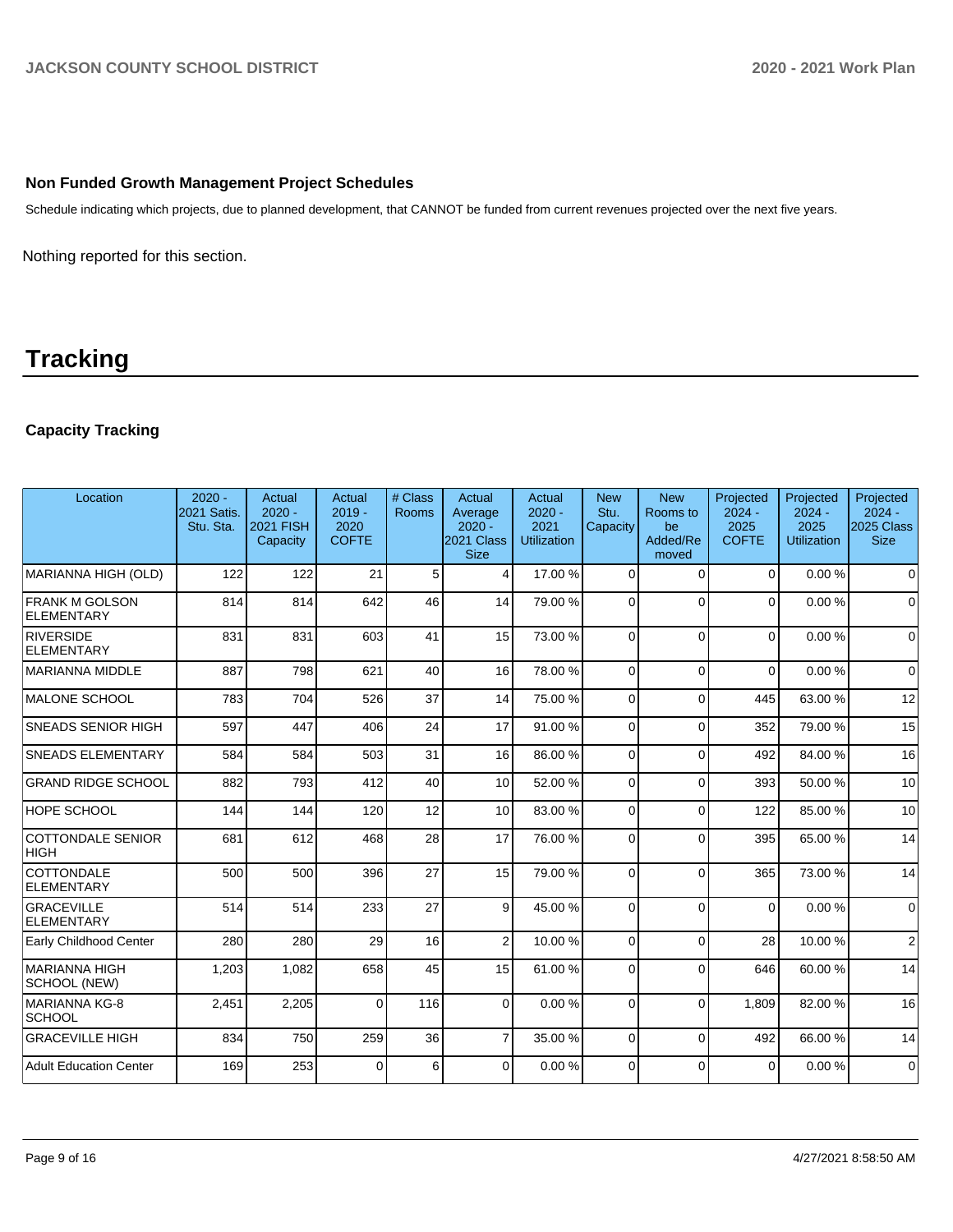| <b>JACKSON ALTERNATIVE</b><br>SCHOOL (CACL/ACE) | 374    | 374    | 81    | $\overline{ }$ |    | 22.00 %    |  | 81    | 22.00 % |  |
|-------------------------------------------------|--------|--------|-------|----------------|----|------------|--|-------|---------|--|
|                                                 | 12,650 | 11,807 | 5,977 | 594            | 10 | $50.62 \%$ |  | 5.620 | 47.60 % |  |

The COFTE Projected Total (5,620) for 2024 - 2025 must match the Official Forecasted COFTE Total (5,620 ) for 2024 - 2025 before this section can be completed. In the event that the COFTE Projected Total does not match the Official forecasted COFTE, then the Balanced Projected COFTE Table should be used to balance COFTE.

| Projected COFTE for 2024 - 2025 |       |  |  |  |  |  |  |
|---------------------------------|-------|--|--|--|--|--|--|
| Elementary (PK-3)               | 1,997 |  |  |  |  |  |  |
| Middle (4-8)                    | 2,115 |  |  |  |  |  |  |
| High (9-12)                     | 1,508 |  |  |  |  |  |  |
|                                 | 5,620 |  |  |  |  |  |  |

| <b>Grade Level Type</b> | <b>Balanced Projected</b><br>COFTE for 2024 - 2025 |
|-------------------------|----------------------------------------------------|
| Elementary (PK-3)       |                                                    |
| Middle (4-8)            |                                                    |
| High (9-12)             |                                                    |
|                         | 5,620                                              |

#### **Relocatable Replacement**

Number of relocatable classrooms clearly identified and scheduled for replacement in the school board adopted financially feasible 5-year district work program.

| Location                               | $2020 - 2021$ | 2021 - 2022 | 2022 - 2023 | 2023 - 2024 | 2024 - 2025 | Year 5 Total |
|----------------------------------------|---------------|-------------|-------------|-------------|-------------|--------------|
| <b>IFRANK M GOLSON ELEMENTARY</b>      |               |             |             |             |             | 3            |
| RIVERSIDE ELEMENTARY                   |               |             |             |             |             | 6            |
| <b>MARIANNA MIDDLE</b>                 |               |             |             |             |             | 2            |
| <b>SNEADS ELEMENTARY</b>               |               |             |             |             |             | 6            |
| <b>GRAND RIDGE SCHOOL</b>              |               |             |             |             |             |              |
| <b>HOPE SCHOOL</b>                     |               |             |             |             |             | 5            |
| <b>GRACEVILLE ELEMENTARY</b>           |               |             |             |             |             | 2            |
| JACKSON ALTERNATIVE SCHOOL (CACL/ACE)  |               |             |             |             |             | 2            |
| <b>Total Relocatable Replacements:</b> | 13            |             |             |             |             | 27           |

#### **Charter Schools Tracking**

Information regarding the use of charter schools.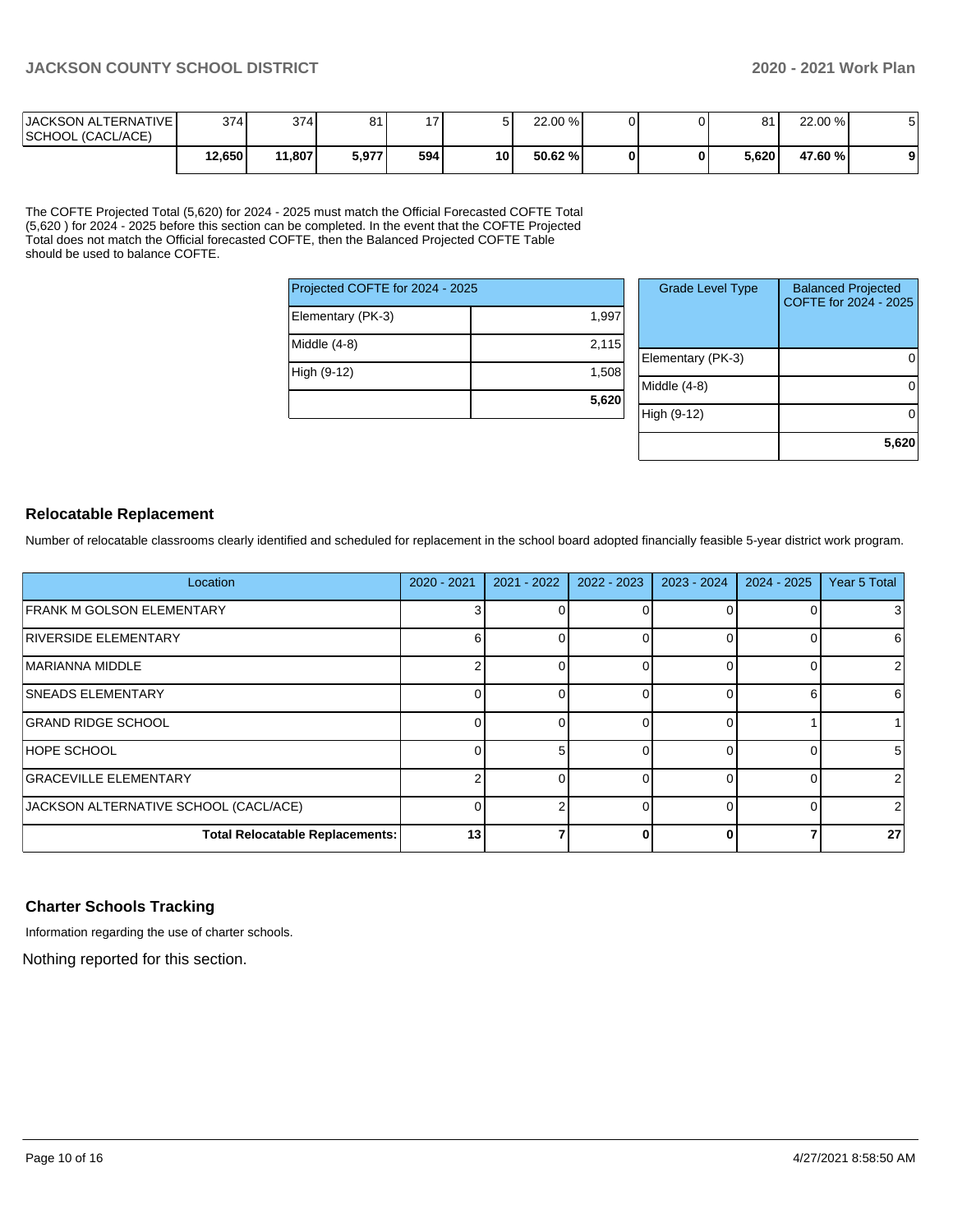## **Special Purpose Classrooms Tracking**

The number of classrooms that will be used for certain special purposes in the current year, by facility and type of classroom, that the district will, 1), not use for educational purposes, and 2), the co-teaching classrooms that are not open plan classrooms and will be used for educational purposes.

| School                               | <b>School Type</b>                   | # of Elementary<br>K-3 Classrooms | # of Middle 4-8<br><b>Classrooms</b> | # of High $9-12$<br><b>Classrooms</b> | # of $ESE$<br>Classrooms | # of Combo<br>Classrooms | Total<br><b>Classrooms</b> |
|--------------------------------------|--------------------------------------|-----------------------------------|--------------------------------------|---------------------------------------|--------------------------|--------------------------|----------------------------|
| <b>Total Educational Classrooms:</b> |                                      |                                   |                                      |                                       |                          |                          | 0                          |
| School                               | <b>School Type</b>                   | # of Elementary<br>K-3 Classrooms | # of Middle 4-8<br><b>Classrooms</b> | # of High $9-12$<br><b>Classrooms</b> | # of $ESE$<br>Classrooms | # of Combo<br>Classrooms | Total<br><b>Classrooms</b> |
| <b>COTTONDALE ELEMENTARY</b>         | Co-Teaching                          |                                   |                                      |                                       |                          |                          |                            |
| <b>GRACEVILLE HIGH</b>               | Co-Teaching                          |                                   |                                      |                                       |                          |                          |                            |
| <b>SNEADS ELEMENTARY</b>             | Co-Teaching                          |                                   |                                      |                                       |                          |                          |                            |
|                                      | <b>Total Co-Teaching Classrooms:</b> |                                   |                                      |                                       |                          |                          |                            |

#### **Infrastructure Tracking**

**Necessary offsite infrastructure requirements resulting from expansions or new schools. This section should include infrastructure information related to capacity project schedules and other project schedules (Section 4).** 

Not Specified

**Proposed location of planned facilities, whether those locations are consistent with the comprehensive plans of all affected local governments, and recommendations for infrastructure and other improvements to land adjacent to existing facilities. Provisions of 1013.33(12), (13) and (14) and 1013.36 must be addressed for new facilities planned within the 1st three years of the plan (Section 5).** 

Not Specified

**Consistent with Comp Plan?** No

#### **Net New Classrooms**

The number of classrooms, by grade level and type of construction, that were added during the last fiscal year.

| List the net new classrooms added in the 2019 - 2020 fiscal year.                                                                                       |                              |                                   |                                |                                                                        | List the net new classrooms to be added in the 2020 - 2021 fiscal<br>year. |                                 |                                |                        |
|---------------------------------------------------------------------------------------------------------------------------------------------------------|------------------------------|-----------------------------------|--------------------------------|------------------------------------------------------------------------|----------------------------------------------------------------------------|---------------------------------|--------------------------------|------------------------|
| "Classrooms" is defined as capacity carrying classrooms that are added to increase<br>capacity to enable the district to meet the Class Size Amendment. |                              |                                   |                                | Totals for fiscal year 2020 - 2021 should match totals in Section 15A. |                                                                            |                                 |                                |                        |
| Location                                                                                                                                                | $2019 - 2020$ #<br>Permanent | $2019 - 2020$ #<br><b>Modular</b> | $2019 - 2020$ #<br>Relocatable | $2019 - 2020$<br>Total                                                 | $2020 - 2021$ #<br>Permanent                                               | 2020 - 2021 #<br><b>Modular</b> | $2020 - 2021$ #<br>Relocatable | $2020 - 2021$<br>Total |
| Elementary (PK-3)                                                                                                                                       |                              |                                   |                                |                                                                        | 70                                                                         |                                 |                                | 70                     |
| Middle (4-8)                                                                                                                                            |                              |                                   |                                |                                                                        | 78                                                                         |                                 |                                | 78                     |
| High (9-12)                                                                                                                                             |                              |                                   |                                |                                                                        |                                                                            |                                 |                                |                        |
|                                                                                                                                                         |                              |                                   |                                |                                                                        | 148                                                                        |                                 |                                | 148                    |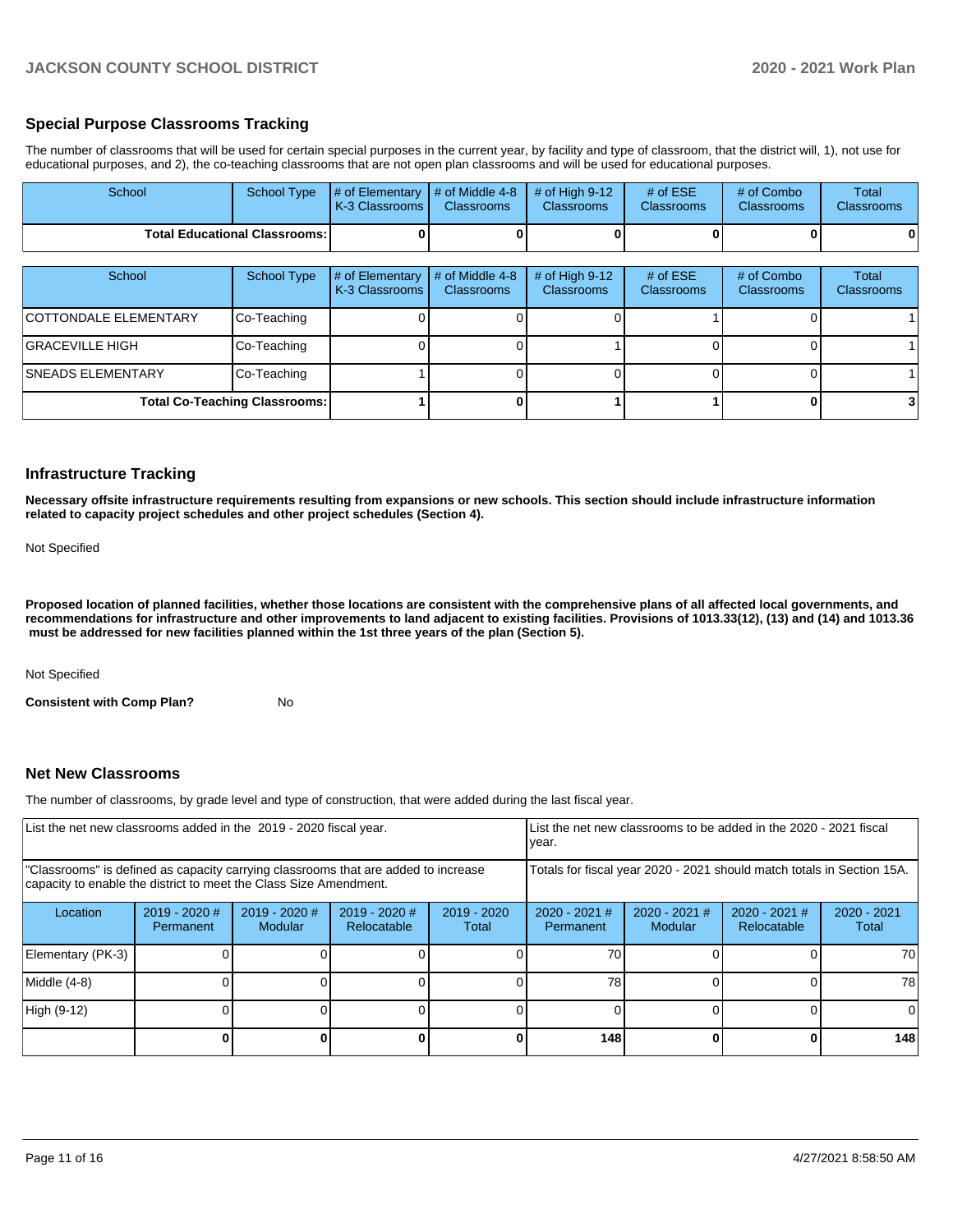## **Relocatable Student Stations**

Number of students that will be educated in relocatable units, by school, in the current year, and the projected number of students for each of the years in the workplan.

| <b>Site</b>                                       | 2020 - 2021    | 2021 - 2022 | 2022 - 2023 | 2023 - 2024 | 2024 - 2025  | 5 Year Average |
|---------------------------------------------------|----------------|-------------|-------------|-------------|--------------|----------------|
| MARIANNA HIGH (OLD)                               | 0              | $\Omega$    | $\Omega$    | $\Omega$    | $\Omega$     | 0              |
| <b>FRANK M GOLSON ELEMENTARY</b>                  | 36             | $\Omega$    | $\Omega$    | 0           | $\Omega$     | 7              |
| <b>RIVERSIDE ELEMENTARY</b>                       | 132            | $\Omega$    | $\Omega$    | 0           | $\Omega$     | 26             |
| MARIANNA MIDDLE                                   | 44             | 0           | $\Omega$    | $\Omega$    | $\Omega$     | 9              |
| MALONE SCHOOL                                     | 18             | $\Omega$    | $\Omega$    | $\Omega$    | $\Omega$     | 4              |
| SNEADS SENIOR HIGH                                | $\Omega$       | $\mathbf 0$ | $\mathbf 0$ | 0           | $\Omega$     | 0              |
| JACKSON ALTERNATIVE SCHOOL (CACL/ACE)             | 44             | $\mathbf 0$ | 0           | 0           | $\Omega$     | 9              |
| Early Childhood Center                            | 36             | 36          | $\Omega$    | $\Omega$    | $\Omega$     | 14             |
| <b>GRACEVILLE ELEMENTARY</b>                      | 0              | $\mathbf 0$ | 0           | 0           | $\Omega$     | 0              |
| <b>GRACEVILLE HIGH</b>                            | $\Omega$       | $\Omega$    | $\Omega$    | $\Omega$    | $\Omega$     | $\mathbf 0$    |
| Adult Education Center                            | $\Omega$       | $\Omega$    | $\mathbf 0$ | 0           | $\Omega$     | $\Omega$       |
| SNEADS ELEMENTARY                                 | 106            | 88          | $\Omega$    | $\Omega$    | $\Omega$     | 39             |
| <b>GRAND RIDGE SCHOOL</b>                         | 44             | 18          | $\Omega$    | $\Omega$    | $\Omega$     | 12             |
| <b>HOPE SCHOOL</b>                                | 72             | $\Omega$    | $\Omega$    | 0           | $\Omega$     | 14             |
| COTTONDALE SENIOR HIGH                            | $\overline{0}$ | $\Omega$    | $\mathbf 0$ | $\Omega$    | $\Omega$     | $\mathbf 0$    |
| COTTONDALE ELEMENTARY                             | 18             | 18          | 0           | 0           | $\Omega$     |                |
| MARIANNA HIGH SCHOOL (NEW)                        | 0              | $\mathbf 0$ | $\Omega$    | 0           | $\mathbf{0}$ | 0              |
| MARIANNA KG-8 SCHOOL                              | 0              | $\Omega$    | 0           | 0           | $\Omega$     | 0              |
| Totals for JACKSON COUNTY SCHOOL DISTRICT         |                |             |             |             |              |                |
| Total students in relocatables by year.           | 550            | 160         | $\bf{0}$    | $\Omega$    | $\Omega$     | 142            |
| Total number of COFTE students projected by year. | 5,908          | 5,847       | 5,774       | 5,740       | 5,620        | 5,778          |
| Percent in relocatables by year.                  | 9%             | 3%          | 0%          | 0%          | $0\%$        | 2%             |

# **Leased Facilities Tracking**

Exising leased facilities and plans for the acquisition of leased facilities, including the number of classrooms and student stations, as reported in the educational plant survey, that are planned in that location at the end of the five year workplan.

| Location                  | # of Leased<br>Classrooms 2020 -<br>2021 | <b>FISH Student</b><br><b>Stations</b> | Owner | # of Leased<br>Classrooms 2024 -<br>2025 | <b>FISH Student</b><br><b>Stations</b> |
|---------------------------|------------------------------------------|----------------------------------------|-------|------------------------------------------|----------------------------------------|
| MARIANNA HIGH (OLD)       |                                          |                                        |       |                                          |                                        |
| FRANK M GOLSON ELEMENTARY |                                          |                                        |       |                                          |                                        |
| RIVERSIDE ELEMENTARY      |                                          |                                        |       |                                          |                                        |
| MARIANNA MIDDLE           |                                          |                                        |       |                                          |                                        |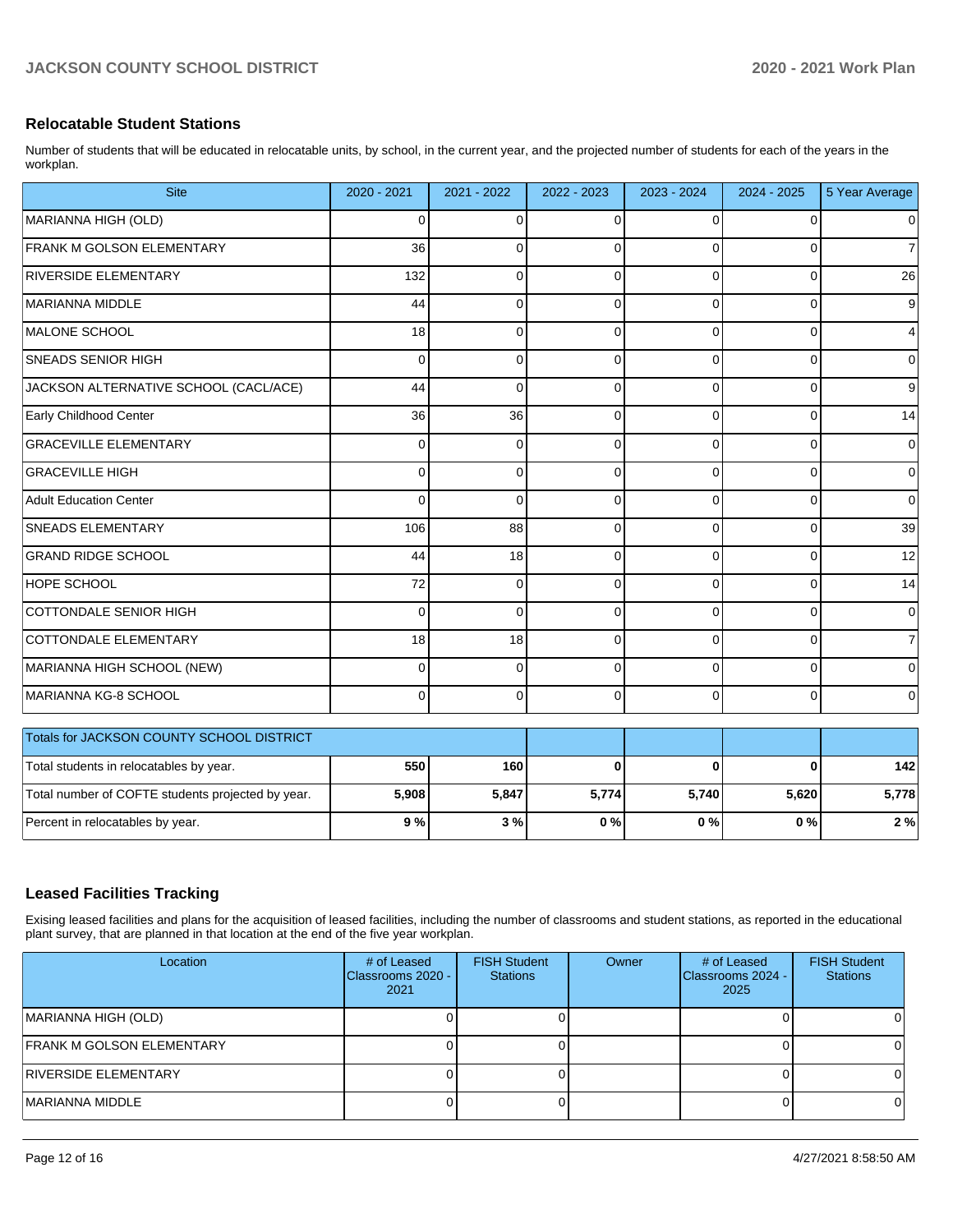# **JACKSON COUNTY SCHOOL DISTRICT 2020 - 2021 Work Plan**

| MALONE SCHOOL                         |          |          | 0        |  |
|---------------------------------------|----------|----------|----------|--|
| <b>SNEADS SENIOR HIGH</b>             | $\Omega$ |          | $\Omega$ |  |
| JACKSON ALTERNATIVE SCHOOL (CACL/ACE) | 0        | 0        | 0        |  |
| Early Childhood Center                | U        | ∩        | 0        |  |
| MARIANNA HIGH SCHOOL (NEW)            | 0        | 0        | 0        |  |
| <b>GRACEVILLE HIGH</b>                | $\Omega$ | $\Omega$ | $\Omega$ |  |
| Adult Education Center                | 0        | 0        | 0        |  |
| SNEADS ELEMENTARY                     | $\Omega$ | ∩        | $\Omega$ |  |
| COTTONDALE SENIOR HIGH                | 0        |          | 0        |  |
| COTTONDALE ELEMENTARY                 | $\Omega$ | ∩        | $\Omega$ |  |
| <b>GRACEVILLE ELEMENTARY</b>          | 0        |          | $\Omega$ |  |
| MARIANNA KG-8 SCHOOL                  | 0        | ∩        | $\Omega$ |  |
| <b>GRAND RIDGE SCHOOL</b>             | 0        |          | $\Omega$ |  |
| <b>HOPE SCHOOL</b>                    | 0        | ∩        | 0        |  |
|                                       | 0        |          | 0        |  |

# **Failed Standard Relocatable Tracking**

Relocatable units currently reported by school, from FISH, and the number of relocatable units identified as 'Failed Standards'.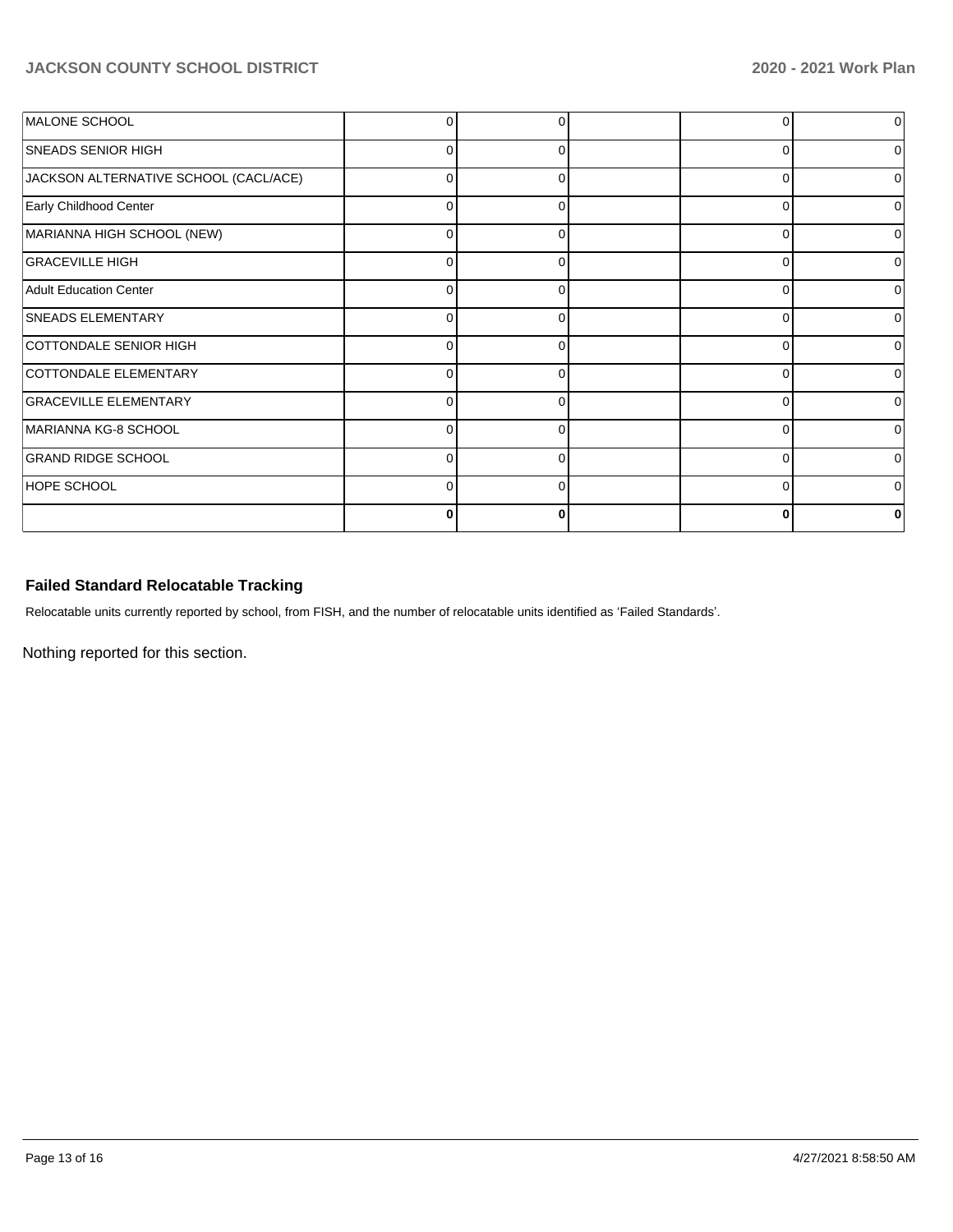# **Planning**

#### **Class Size Reduction Planning**

**Plans approved by the school board that reduce the need for permanent student stations such as acceptable school capacity levels, redistricting, busing, year-round schools, charter schools, magnet schools, public-private partnerships, multitrack scheduling, grade level organization, block scheduling, or other alternatives.**

None

#### **School Closure Planning**

**Plans for the closure of any school, including plans for disposition of the facility or usage of facility space, and anticipated revenues.** 

When the new K-8 is constructed, Golson Elementary, Riverside Elementary, and Marianna Middle will be combined into the new K-8 Facility. This is scheduled to occur in the Fall of 2020.

The new K-5 Wing being added to Graceville High School will open in Fall of 2020 and Graceville Elementary will be closed and sold.

When the new PK-8 is constructed in Grand Ridge, Sneads Elementary and Grand Ridge Middle will be combined into the new PK-8 Facility. This is scheduled to occur in the Fall of 2025.

# **Long Range Planning**

#### **Ten-Year Maintenance**

District projects and locations regarding the projected need for major renovation, repair, and maintenance projects within the district in years 6-10 beyond the projects plans detailed in the five years covered by the work plan.

Nothing reported for this section.

#### **Ten-Year Capacity**

Schedule of capital outlay projects projected to ensure the availability of satisfactory student stations for the projected student enrollment in K-12 programs for the future 5 years beyond the 5-year district facilities work program.

Nothing reported for this section.

#### **Ten-Year Planned Utilization**

Schedule of planned capital outlay projects identifying the standard grade groupings, capacities, and planned utilization rates of future educational facilities of the district for both permanent and relocatable facilities.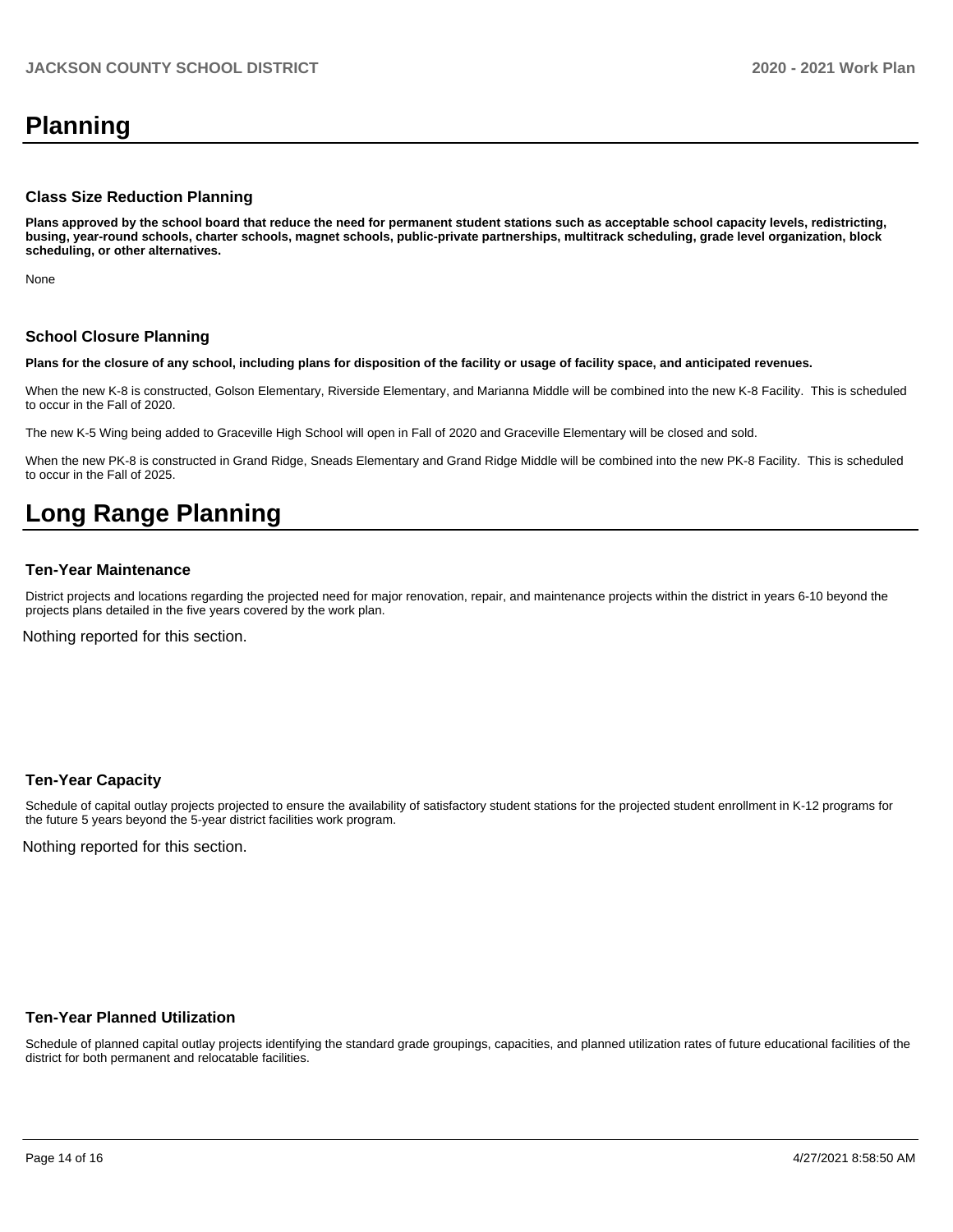# **JACKSON COUNTY SCHOOL DISTRICT 2020 - 2021 Work Plan**

| <b>Grade Level Projections</b>  | <b>FISH</b><br><b>Student</b><br><b>Stations</b> | Actual 2019 -<br><b>2020 FISH</b><br>Capacity | Actual<br>$2019 -$<br>2020<br><b>COFTE</b> | Actual 2019 - 2020<br><b>Utilization</b> | Actual 2020 - 2021 / 2029 - 2030 new<br>Student Capacity to be added/removed | Projected 2029<br><b>2030 COFTE</b> | Projected 2029 -<br>2030 Utilization |
|---------------------------------|--------------------------------------------------|-----------------------------------------------|--------------------------------------------|------------------------------------------|------------------------------------------------------------------------------|-------------------------------------|--------------------------------------|
| Elementary - District<br>Totals | 3,523                                            | 3,523                                         | 2,405.41                                   | 68.27 %                                  |                                                                              | 2,763                               | 78.43 %                              |
| Middle - District Totals        | 6.518                                            | 5,862                                         | 2,285.91                                   | 39.00 %                                  |                                                                              | 1,266                               | 21.60 %                              |
| High - District Totals          | 1.800                                            | 1,529                                         | .063.78                                    | 69.59 %                                  |                                                                              | 1,373                               | 89.80 %                              |
| Other - ESE, etc                | 809                                              | 893                                           | 222.01                                     | 24.86 %                                  |                                                                              |                                     | 0.00 %                               |
|                                 | 12,650                                           | 11,807                                        | 5,977.11                                   | 50.62 %                                  |                                                                              | 5,402                               | 45.75 %                              |

**Combination schools are included with the middle schools for student stations, capacity, COFTE and utilization purposes because these facilities all have a 90% utilization factor. Use this space to explain or define the grade groupings for combination schools.** 

No comments to report.

#### **Ten-Year Infrastructure Planning**

**Proposed Location of Planned New, Remodeled, or New Additions to Facilities in 06 thru 10 out years (Section 28).**

Nothing reported for this section.

Plans for closure of any school, including plans for disposition of the facility or usage of facility space, and anticipated revenues in the 06 thru 10 out **years (Section 29).**

Nothing reported for this section.

#### **Twenty-Year Maintenance**

District projects and locations regarding the projected need for major renovation, repair, and maintenance projects within the district in years 11-20 beyond the projects plans detailed in the five years covered by the work plan.

Nothing reported for this section.

### **Twenty-Year Capacity**

Schedule of capital outlay projects projected to ensure the availability of satisfactory student stations for the projected student enrollment in K-12 programs for the future 11-20 years beyond the 5-year district facilities work program.